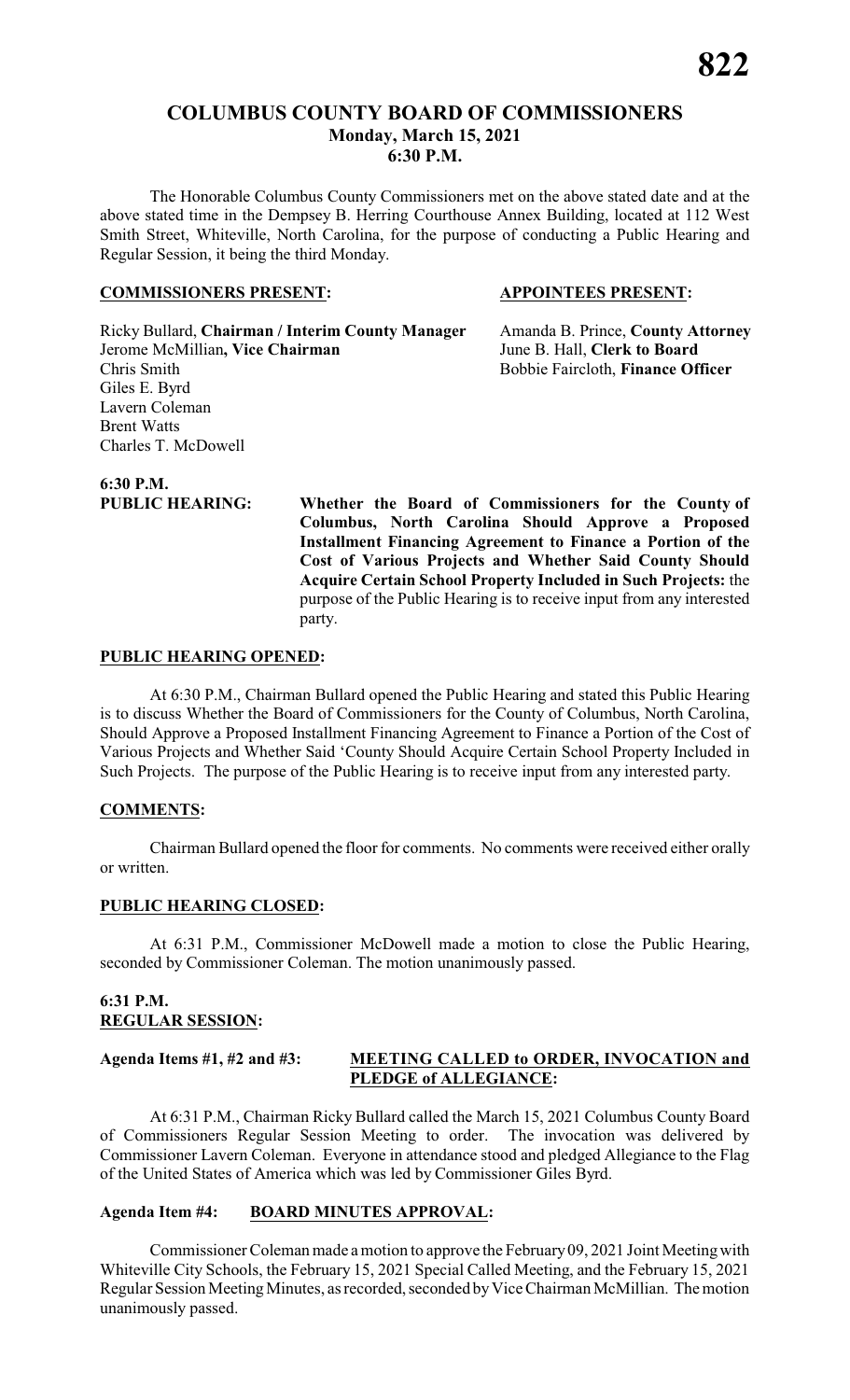### **Agenda Item #5: APPROVAL OF MARCH 15, 2021 AGENDA:**

Commissioner Watts made a motion to approve the March 15, 2021 Agenda, seconded by Commissioner Smith. The motion unanimously passed.

#### **Agenda Item #6: PRESENTATION - PROCLAMATION of APPRECIATION and RECOGNITION to CADE STRICKLAND:**

Chairman Ricky Bullard requested Board approval and adoption of the following Proclamation of Appreciation and Recognition to Cade Strickland.

## **PROCLAMATION of APPRECIATION and RECOGNITION**

## **to** *CADE STRICKLAND*

**WHEREAS,** since being chartered in 1808, Columbus County has been very blessed with many dedicated and determined students who excel in their talents and abilities; **and**

**WHEREAS,** Columbus County is blessed to have a young man who exercised his strengths, namely *CADE STRICKLAND*, to win the North Carolina FFA Association's Agricultural **Mechanics CDE** on June 23, 2020; **and**

**WHEREAS,** this achievement will open manydoors and avenues for his manytalents and abilities to enrich his life and abilities.

**NOW, THEREFORE, BE IT PROCLAIMED,** we, the Columbus County Board of Commissioners proudly presents this **Proclamation of Appreciation and Recognition** to *CADE STRICKLAND*. for his high score of ninety-nine (99) on the **North Carolina FFA Association's Agricultural Mechanics CDE.**

**APPROVED** and **ADOPTED** this the 15th day of March, 2021.

#### **COLUMBUS COUNTY BOARD OF COMMISSIONERS**

| /S/ RICKY BULLARD, Chairman           | /s/JEROME McMILLIAN, Vice Chairman         |
|---------------------------------------|--------------------------------------------|
| <i><b>ISI</b></i> CHRIS SMITH         | <b>S GILES E. BYRD</b>                     |
| /s/ LAVERN COLEMAN                    | <b>SA BRENT WATTS</b>                      |
| /s/ CHARLES T. McDOWELL               | <b>ATTESTED BY:</b>                        |
| /s/ AMANDA B. PRINCE, County Attorney | <i>s JUNE B. HALL</i> , Clerk to the Board |

Commissioner Byrd made a motion to approve and adopt the Proclamation of Appreciation and Recognition to Cade Strickland, seconded by Commissioner Smith. The motion unanimously passed.

#### **Item #7: FINANCE - ANNUAL AUDIT PRESENTATION:**

Alan Thompson, Thompson, Price, Scott and Adams and Company, presented the following annual audit results.

February 18, 2021

To the Board of Commissioners Columbus County Whiteville, North Carolina

We have audited the financial statements of the governmental activities, the business-type activities, the aggregate discretely presented component units, each major fund, and the aggregate remaining fund information of Columbus County for the year ended June 30, 2020. Professional standards require that we provide you with information about our responsibilities under generally accepted auditing standards, Government Auditing Standards and the Uniform Guidance, as well as certain information related to the planned scope and timing of our audit. We have communicated such information in our letter to you dated April 21, 2020. Professional standards also require that we communicate to you the following information related to our audit.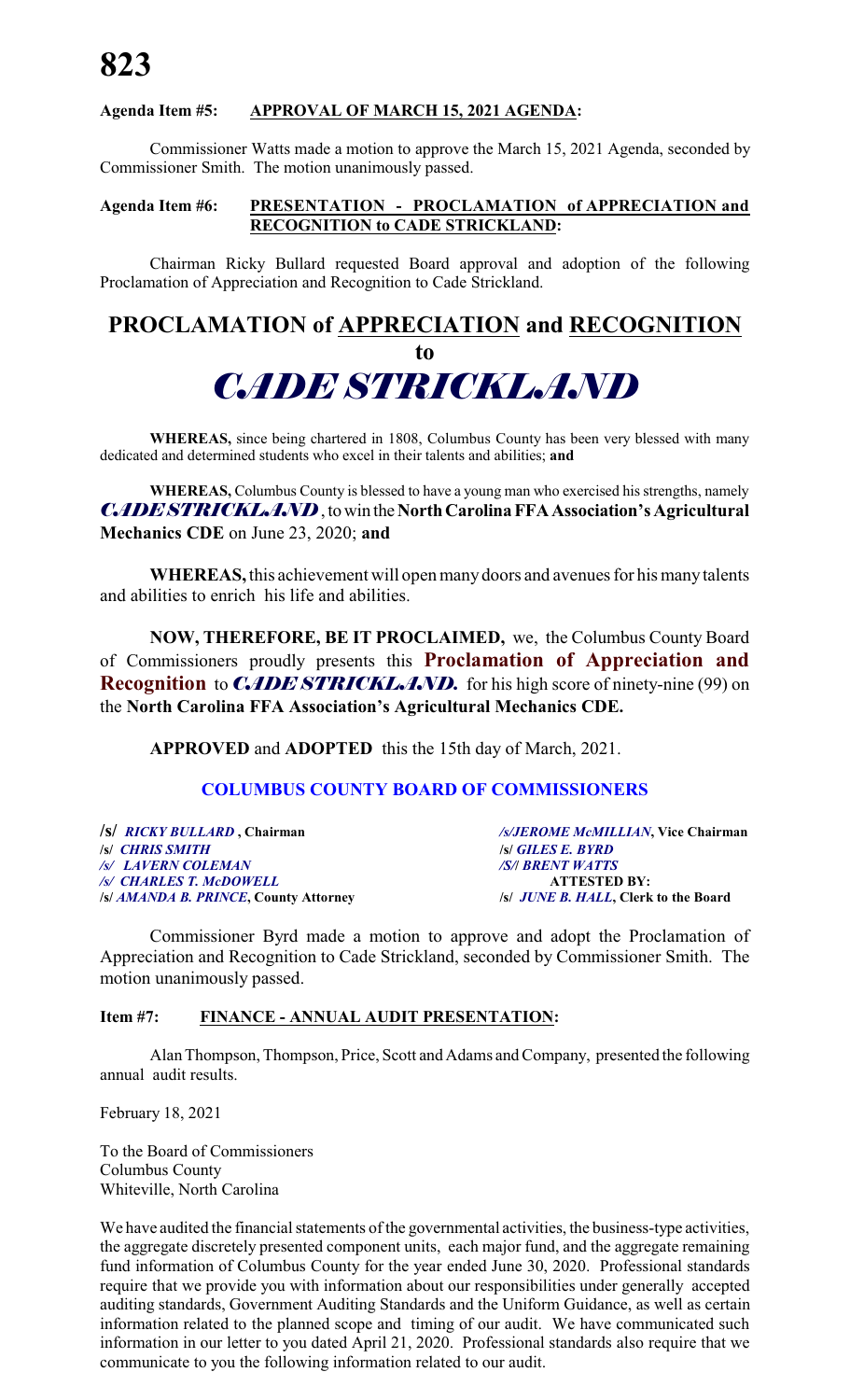#### **Significant Audit Findings**

#### **Qualitative Aspects of Accounting Practices**

Management is responsible for the selection and use of appropriate accounting policies. The significant accounting policies used by Columbus County are described in Note 1 to the financial statements. No new accounting policies were adopted and the application of existing policies was not changed during the year. We noted no transactions entered into by Columbus County during the year that were both significant and unusual, and of which, under professional standards, we are required to inform you, or transactions for which there is a lack of authoritative guidance or consensus. All significant transactions have been recognized in the financial statements in the proper period.

Accounting estimates are an integral part of the financial statements prepared by management and are based on management's knowledge and experience about past and current events and assumptions about future events. Certain accounting estimates are particularly sensitive because of their significance to the financial statements and because of the possibility that future events affecting them may differ significantly from those expected. Significant estimate(s) for the County are allowance for doubtful accounts and depreciation.

The disclosures in the financial statements are neutral, consistent, and clear. Certain financial statement disclosures are particularly sensitive because of their significance to the financial statement users. There are no such disclosures identified.

#### **Difficulties Encountered in Performing the Audit**

We encountered no significant difficulties in dealing with management in performing and completing our audit.

#### **Corrected and Uncorrected Misstatements**

Professional standards require us to accumulate all known and likelymisstatements identified during the audit, other than those that are trivial, and communicate them to the appropriate level of management. Management has corrected all such misstatements. Some of the misstatements detected as a result of audit procedures and corrected by management were material, either individually or in the aggregate, to each opinion unit's financial statement taken as a whole.

#### **Disagreements with Management**

For purposes of this letter, professional standards define a disagreement with management as a financial accounting, reporting, or auditing matter, whether or not resolved to our satisfaction, that could be significant to the financial statements or the auditor's report. We are pleased to report that no such disagreements arose during the course of our audit.

#### **Management Representation**

We have requested certain representations from management that are included in the management representation letter dated February 18, 2021.

#### **Management Consultations with Other Independent Accountants**

In some cases, management may decide to consult with other accountants about auditing and accounting matters, similar to obtaining a "second opinion:" on certain situations. If a consultation involves application of an accounting principle to the governmental unit's financial statements or a determination of the type of auditor's opinion that may be expressed on those statements, our professional standards require the consulting accountant to check with us to determine that the consultant has all the relevant facts. To our knowledge, there were no such consultations with other accountants.

#### **Other Auditing Findings or Issues**

We generally discuss a variety of matters, including the application of accounting principles and auditing standards, with management each year prior to retention as Columbus County's auditors. However, these discussions occurred in the normal course of our professional relationship and our responses were not a condition to our retention.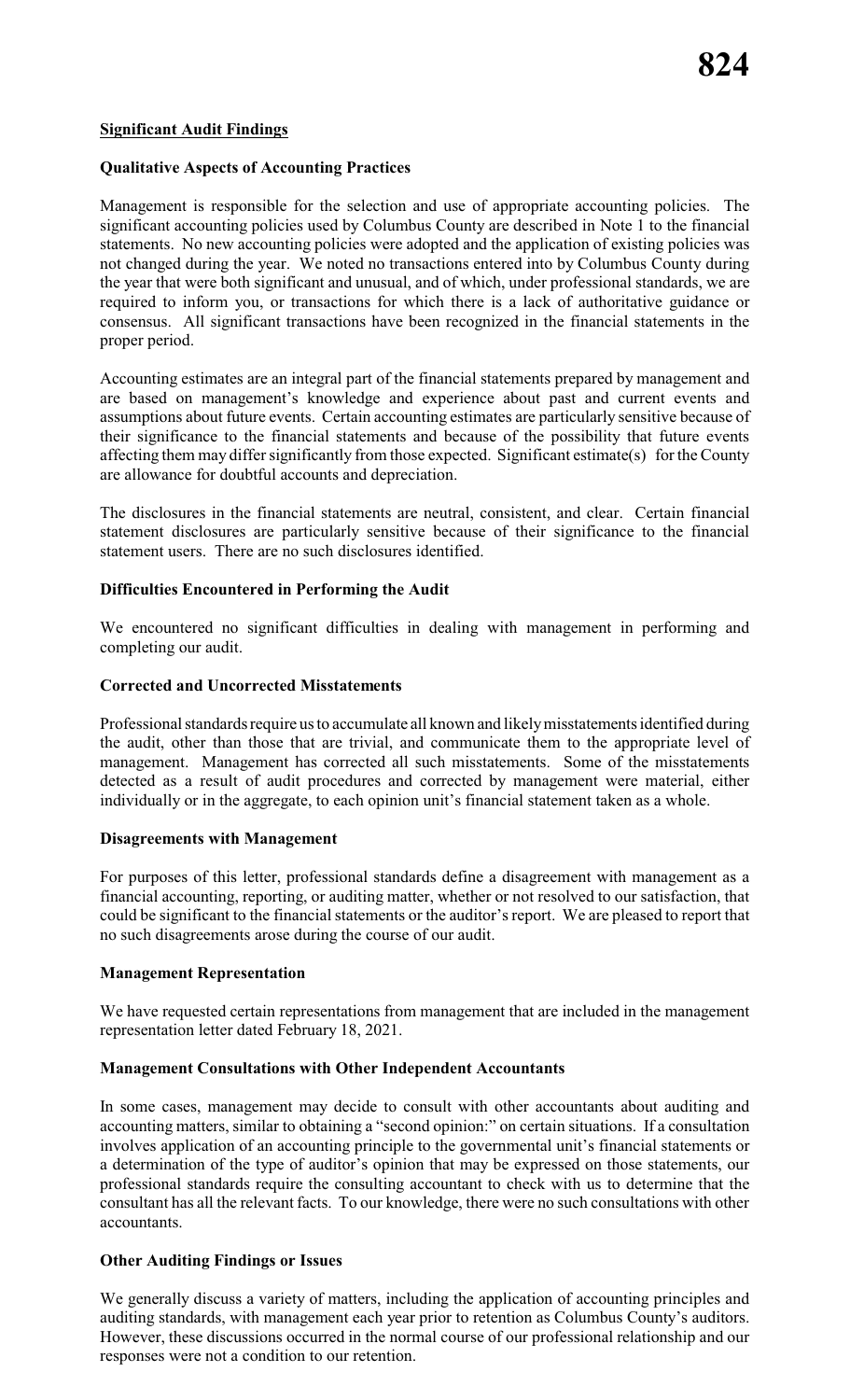In reviewing the investment policy, it was noted that there were various reports that should be provided to the Board each year to ensure that the investment accounts are properlymonitored. The Board should ensure that the policy is enforced.

The balance sheets required several adjustments to correct the balances of year end. Postings throughout the year are mapped to incorrect accounts, and several cleanup entries are posted to correct these accounts. These accounts should be monitored closely throughout the year and reconciled timely. Efforts should be made to correct these original postings, so significant adjustments won't be needed to correct these balances. Bank reconciliations should be prepared each month, and subsidiary ledgers should be reconciled throughout the year.

There are several projects that need to be closed out. Please review all funds and close out and capitalize projects that should be capitalized. Construction in process needs too be reviewed and projects need to be capitalized that are finished.

When we performed revenue testing, we noted discrepancies in the consistency of charging application fees for permits. In addition, the Water districts have significant balances that were outstanding at June30. Someone needs to focus on outstanding accounts and ensure the collection efforts are made. If the bill is not collectible, the accounts need to be presented to the board to write them off.

#### **Other Matters**

We applied certain limited procedures to the Schedule of County's Proportionate Share of Net Pension Liability (LGERS), Schedule of County Contributions (LGERS), Schedule of County's Proportionate Share of Net Pension Assets (ROD), Schedule of County Contributions (ROD), Schedule of Change in Total Pension Liability - Law Enforcement Officers's Special Separation Allowance and Changes to Total OPEB Liability and Related Ratios, which is required supplementary information (RSI) that supplements the basic financial statements. Our procedures consisted of inquires of management regarding the methods of preparing the information and comparing the information for consistency with management's responses to our inquires, the basic financial statements, and other knowledge we obtained during our audit of the basic financial statements. We did not audit the RSI and do not express an opinion or provide any assurance on the RSI.

We were engaged to report on the combining and individual non-major fund statement schedules, budgetary schedules, and other schedules, and the schedule of expenditures of federal and State awards, which accompany the financial statements but are not RSI. With respect to this supplementary information, we made certain inquires of management and evaluated the form, content, and methods of preparing the information to determine that the information complies with accounting principles generally accepted in the United States of America, the method of preparing it has not changed from the prior period, and the information is appropriate and complete in relation to our audit of the financial statements. We compared and reconciled the supplementary information to the underlying accounting records used to prepare the financial statements or to the financial statements themselves.

#### **Restriction on Use**

This information is intended solely for the use of the Board of Commissioners and management of Columbus County and is not intended to be and should not be used by anyone other than these specified parties.

#### Very truly yours,

#### /s/ **Thompson, Price, Scott, Adams and Co., P.A.**

Commissioner McDowell made a motion to accept the Annual Audit Presentation, seconded by Commissioner Coleman. The motion unanimously passed.

#### **Agenda Item #8: PUBLIC INPUT (by TELEPHONE, E-MAIL or LETTER).**

Chairman Bullard opened the floor for Public Input. No Public Input was received either orally or by letter.

#### **Agenda Item #9: HEALTH - PRE-ORDER of FLU VACCINE:**

Kimberly Smith, Health Director, requested Board approval to pre-order the Flu Vaccine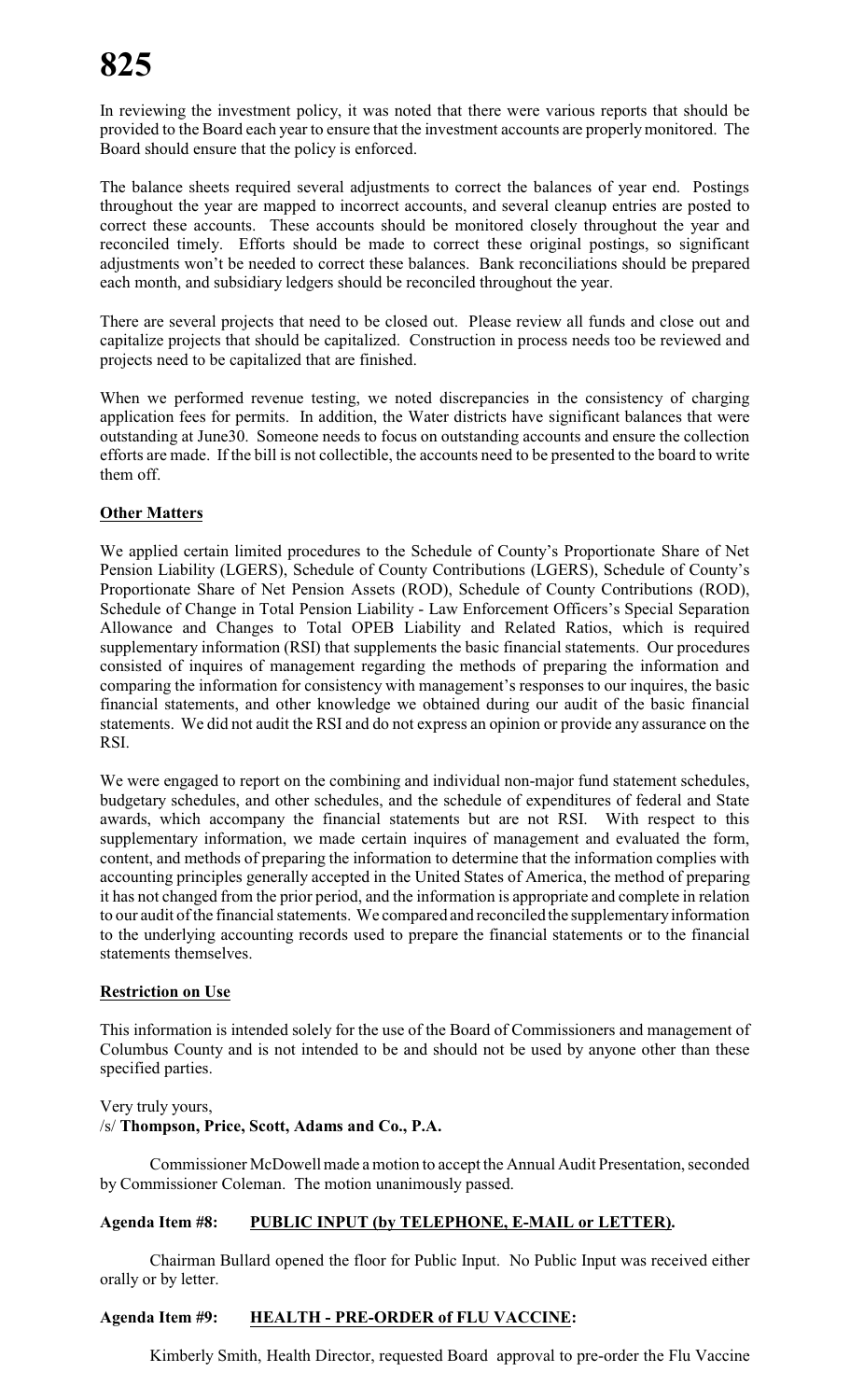for Fiscal Year 2021/2022.

Commissioner Byrd made a motion to approve the pre-order of the Flu Vaccine for Fiscal Year 2021-2022, at the cost of thirty-four thousand, five hundred fifty-three and 00/100 (\$34,553.00) dollars, seconded by Commissioner Smith. The motion unanimously passed.

#### **Agenda Item #10: ANIMAL CONTROL - DELETION of TWO (2) PART-TIME POSITIONS, and APPROVAL of ONE (1) FULL-TIME POSITION:**

The Honorable Sheriff Jody Greene, Interim Animal Control Director, requested Board approval to delete two (2) part-time positions, and approve one (1) full-time position.

Commissioner Coleman made a motion to approve the deletion of two (2) part-time positions, and approve one (1) full-time position, at the Animal Control Department, seconded by Commissioner Smith. The motion unanimously passed

#### **Agenda Item #11: PUBLIC TRANSPORTATION - APPROVAL of SYSTEM SAFETY PLAN (SSP) and PROPERTY DISPOSITION POLICY:**

Joy Jacobs, Public Transportation Director, requested Board approval of the changes to the System Safety Plan (SSP), and Property Disposition Policy.

Commissioner Byrd made a motion to approve the changes to the System Safety Plan (SSP), and Property Disposition Policy, seconded by Vice Chairman McMillian. The motion unanimously passed. Copies of these documents will be on file in the Public Transportation Office, for review.

#### **Agenda Item #12: SOCIAL SERVICES - MONTHLY ADMINISTRATIVE UPDATE:**

Algernon McKenzie, Social Services Director, delivered the following Monthly Administrative Update for February 2021.

Columbus County DSS continues to participate in the Covid-19 planning team calls during the week. Updates are given on the County's and State's Covid-19 status. Information is shared about resources and vaccines.

On February 11, 2021 I participated in the NC Directors Association call. During his call we received an update on Medicaid Transformation, which will begin in March 2021. The enrollment broker will be starting some outreach via radio ads, focus groups, etc. Individuals will be able to go online or contact the call center to enroll in a health plan. We also learned that the Division of Childhood Development and Early Education has received some federal funds that will be used to pay parent fees to child care providers that are normally paid by parents. This will be done for the months of March and April 2021. The division will send notices to parent, providers, and local DSS agencies.

The state is working on some updates in NCFAST that would allow new born babies to be added to Medicaid by hospital staff, which will allow for quicker coverage and help with billing. They are also working on a process called Auto Income Verification, which will be piloted by five counties.

On February 19, 2021, we exhausted all of our Low Income Energy Assistance Program Funds. This program ends on March 31, 2021. We continue to have Crisis Funds to assist individuals with heating cost. This program will end June 30, 2021.

During the month of February, we learned that the Division of Aging and Adult Services will now require local DSS adult staff to start monitoring adult Care homes with Covid-19 outbreaks. We will go into the facility to ensure that they are following the required cleaning and sanitizing protocols. We will report these results to the licensure section. Staff will wear protective equipment when entering these facilities.

Lastly, our building continues to be fogged each morning prior to staff arriving. We continue to provide personal protection equipment to all staff. Common areas are cleaned throughout the day. Washing hands, wearing mask, and social distancing continue to be stressed during work hours.

> **February 2021 Human Services**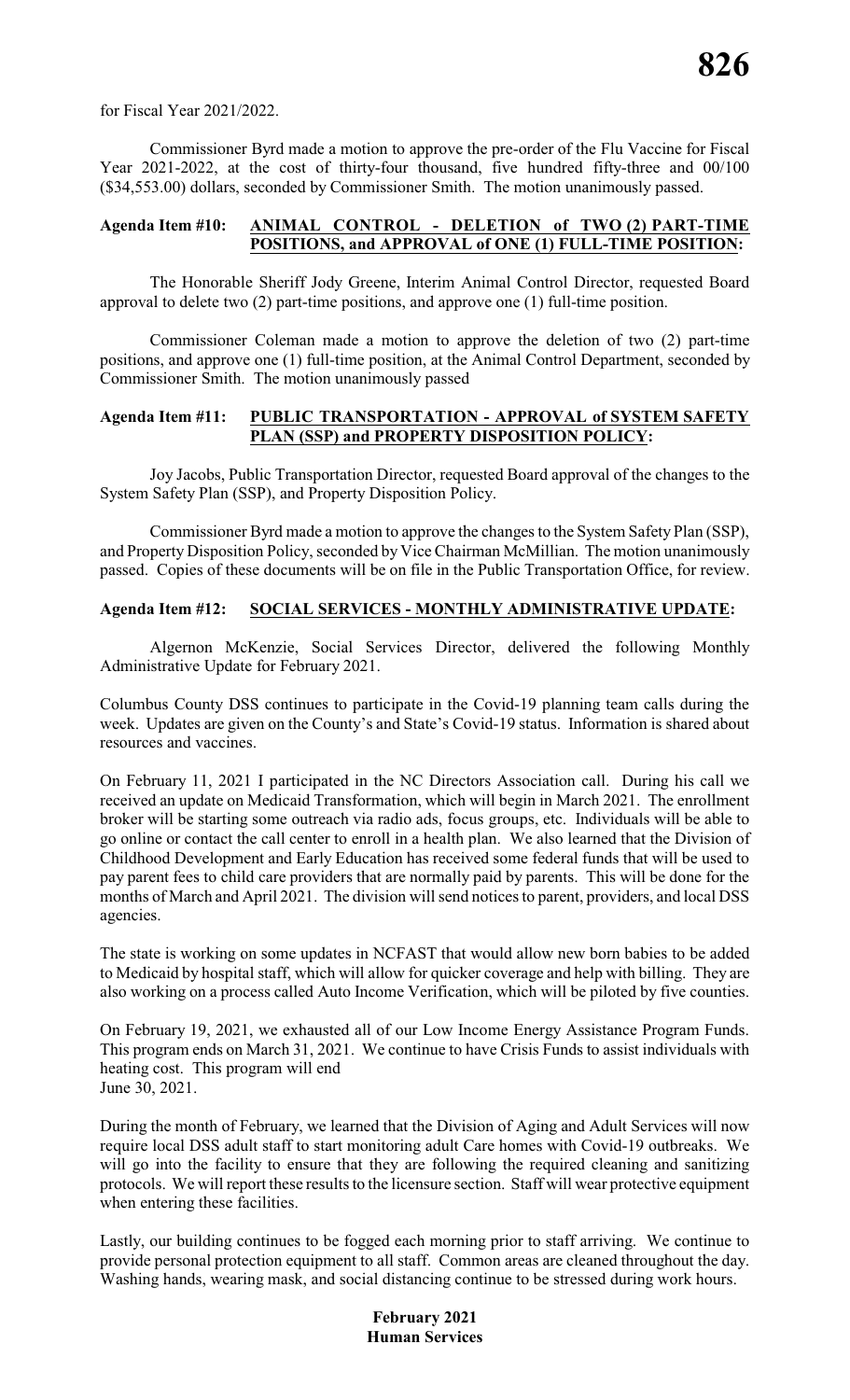| <b>PROGRAM</b>                                 | <b>STATISTICS</b>                                                                                                                                                                                      |
|------------------------------------------------|--------------------------------------------------------------------------------------------------------------------------------------------------------------------------------------------------------|
| <b>Adult Services (APS)</b>                    | APS Reports Accepted: 6<br>County Wards: 26<br>Number of Payee Cases: 20<br>Adults Served APS: 3<br>Number of Medicaid Transportation Trips: 889<br>Amount Requested for Reimbursement: \$19,047       |
| <b>Children's Protective Services</b><br>(CPS) | Reports Accepted: 27<br>Reports Screened out: 28<br>Families Receiving In-Home Services: 49<br>Children Served: 88<br>Contacts with Families Monthly: 529<br>Assessments: 14                           |
| <b>Foster Care</b>                             | Foster Children in Foster Homes: 74<br>Children Placed Outside County: 20<br>Agency Adoptions: 0<br>Pending Adoptions: 4<br><b>Total Foster Homes Licensed: 2</b><br>Total Children in Foster Care: 78 |
| <b>Work First Employment (TANF)</b>            | Applications Taken: 16<br>Applications Approved: 10<br><b>Individuals Receiving Benefits: 247</b><br>Entered Employments: 1<br>Number in Non-Paid Work Experience: 0                                   |
| <b>Program Integrity</b>                       | Collections for Fraud: \$5,215.08<br>New Referrals: 3<br>Cases Established: 0                                                                                                                          |
| Day Care                                       | Children Receiving Day Care Assistance: 341<br>Children on the Waiting List: 470<br>Amount Spent on Day Care Services: \$132,770.00                                                                    |

#### **February 2021 Economic Services**

| <b>PROGRAM</b>                          | <b>STATISTICS</b>                                                                                                                                      |
|-----------------------------------------|--------------------------------------------------------------------------------------------------------------------------------------------------------|
| <b>Food &amp; Nutrition</b>             | Applications Taken: 158<br>Applications Approved: 203<br>Active Cases: 6,247<br>Benefits Issued: \$2,499,341.00<br>Participants Served: 12,573         |
| <b>Adult Medicaid</b>                   | Applications Taken: 66<br>Cases Terminated: 14<br>Redeterminations: 419<br>Applications Processed: 127                                                 |
| <b>Family &amp; Children's Medicaid</b> | Applications Taken: 127<br>Applications Processed: 311<br>Redeterminations: 670<br>Total Medicaid Cases: 14,211<br>Total Individuals Receiving: 46,775 |
| <b>Child Support</b>                    | <b>Absent Parents Located: 38</b><br>Orders Enforced: 758<br>Active Cases: 3,774<br>Collections: \$398,219.00                                          |

### **Economic Services Program Narrative**

Adult Medicaid//Rest Home and Nursing Home/Community Alternatives Program (CAP) Child Support/Paralegal; Medicaid Transportation; Housekeeping Submitted by Cyndi Hammonds, Income Maintenance Administrator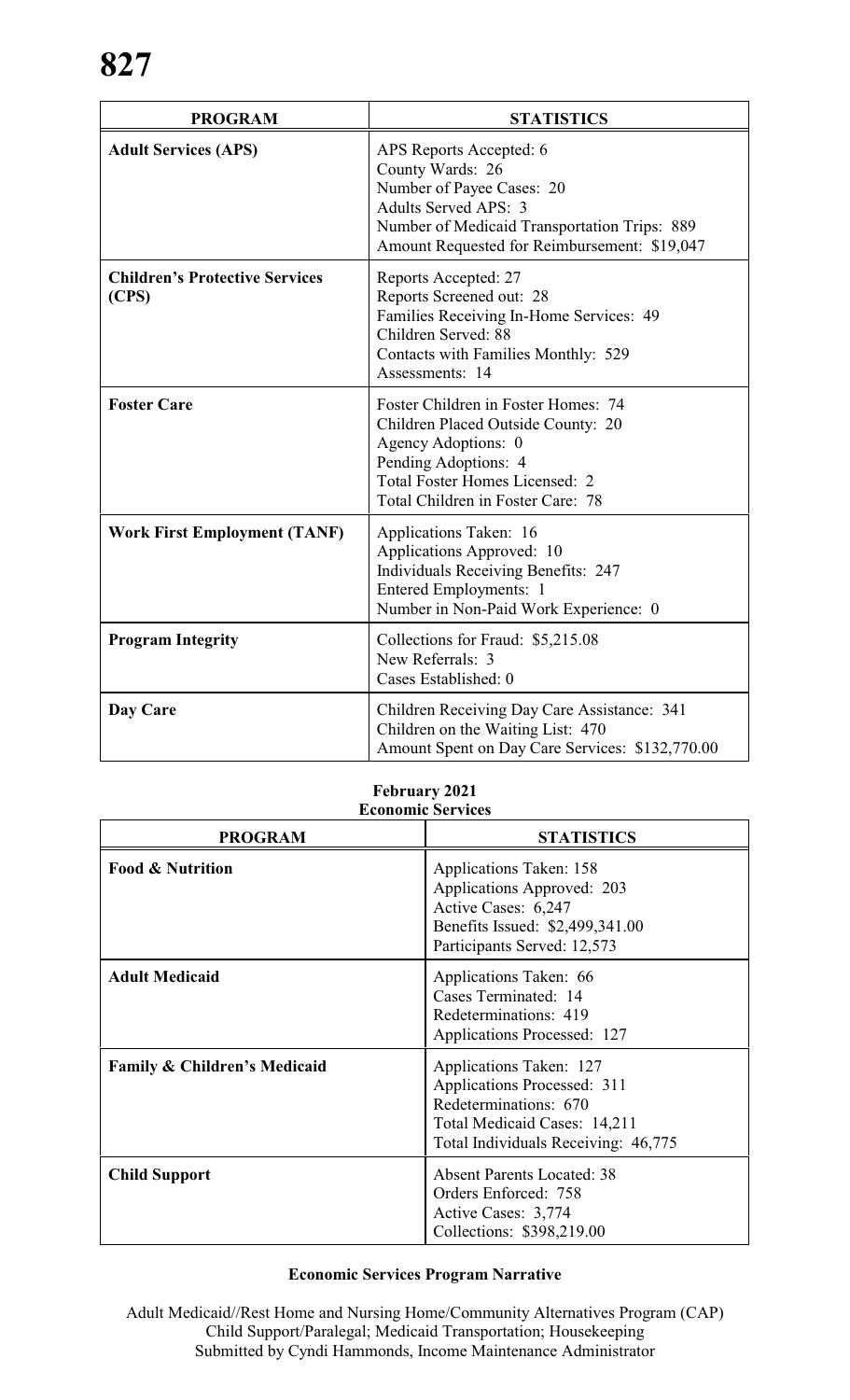#### Reporting Month: **February 2021**

#### **News/Updates/Vacancies**

#### **Adult and Family & Children's Medicaid:**

Both Medicaid Departments passed their monthly Report Card and had to complete training on upcoming Audits that the State will be conducting for Phase 3 counties. This will include the State reviewing 20 Medicaid cases monthly for 10 consecutive months; totaling 200 cases beginningApril 2021. If programmatic errors are found, there could be charge backs to the county. Currently our Medicaid Supervisors must second party review 88 cases each quarter and report to the State our findings whether it is a technical or programmatic error. Sometimes being error free is difficult with the staff turnover that we experience however we do our best to make sure we are not giving clients benefits they are not entitled to. Currently there are 4 vacancies and 4 new workers in training. Interviews have been scheduled. Adult Medicaid had a new employee work one day in February and the next day gave her resignation.

#### **Food and Nutrition Services:**

Certifications continue to be automatically extended for active Food and Nutrition clients. Waivers continue to be in place for those that do not have to work/volunteer so many hours a month in order to receive. This waiver has increased the number of applications placed monthly. It has helped us process applications quicker for the continued waiver of not having to complete an interview. USDA approved for PEBT cards to go out again to those families that have school aged children and those cards will begin going out to families at the end of February. They also approved for those that were not approved in August 2020 for PEBT to get retroactive benefits; Columbus County was a county that was not approved in August 2020 however families will get retroactive benefits plus benefits monthly until the school year is complete. USDA also approved online shopping with an EBT card and Food Lion and Wal-Mart are the local stores that has been approved as partners. We currently have 1 vacancy and 2 in training on this team.

#### **Child Support and Paralegal:**

Child Support Court has gone well with the move back to the Courthouse. The district Judge has given us some extra days for court and we were in court for 4 days during February. Collections have dropped partly due to not being in court but will soon pick up due to tax intercepts we will be collecting from for overdue Child Support. They prepared 337 cases for court. Our paralegal prepared 310 orders for February and is currently completing all orders now instead of the attorney completing part of them. We continue to have 4 vacancies on this team; we have interviewed and will be making recommendations.

#### **Work First Cash/Medicaid Transportation/Interpreter/Maintenance and Housekeeping/Deputy:**

The Supervisor over this team retired February 4, 2021 and we have reorganized this team. The Adult Medicaid Team has been in need of a Long Term Care Supervisor (LTC) for the Nursing Home, Special Assistance and the Community Alternative Programs, so we moved this position there along with Medicaid Transportation and housekeeping. The WorkFirst Cash team moved with the WorkFirst Employment team under Melinda Lane, Program Manager. The Interpreter will help with the Energy Programs on a permanent basis when not interpreting for the agency along with maintenance under Melinda Lane, Program Manager.

**Staff that are working in any program that receives Federal funding had to complete training in February on their responsibilities of offering voter registration and documenting the client's response. It is mandatory that we ask all applicants/recipients if they would like to register to vote; even if they call to change their address, we must ask them if they would like to register to vote. These same staff had to complete training on the American Disability Act. These trainings were virtual and instructed by the State. Civil Rights training was only mandated for FNS and WorkFirst staff.**

#### **HUMAN SERVICES BOARD REPORT Melinda H. Lane, Program Manager Vacancies/Updates/News for February 2021**

#### **Intake/Investigation/Assessment:**

The Intake/Investigation/Assessment Unit continue to be fully staffed. This Unit continues to make mandated contacts to provide needed services to families and children while continuing to utilize precautions due to COVID-19. This Unit has not slowed down in its day-to-day activities of contacts with children, families, and other resource agencies. The Regional Child Welfare Consultant (RCWC) is making monthly contacts to review agency data, policy updates, and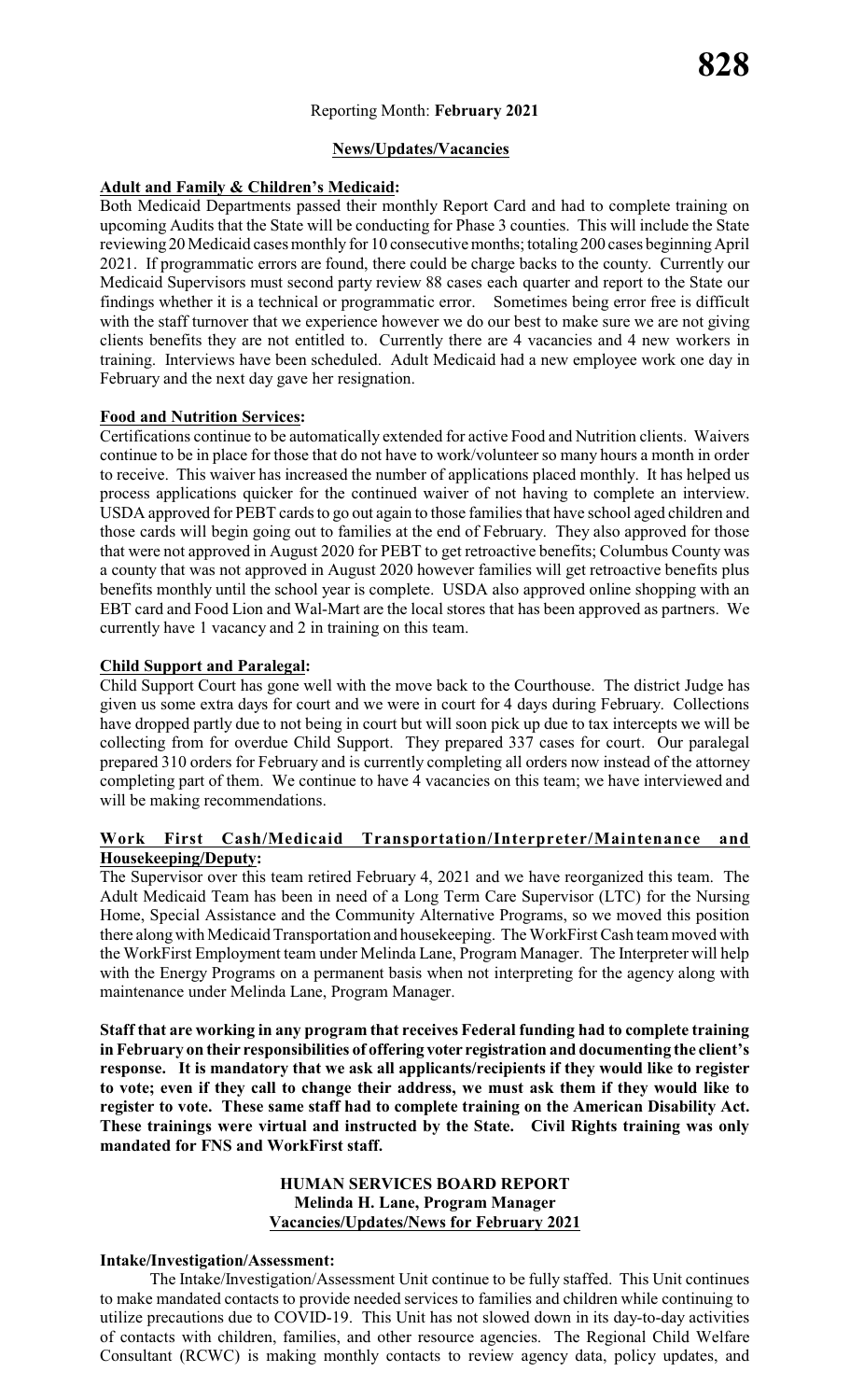casework. She plans for an on-site visit in March to review records within this Unit.

#### **In-Home Services:**

The In-Home Services Unit continues to have one vacancy. A recommendation for hire within the agency was recently made from interviews, but that person turned down the offer due to plans to leave the agency for another position. A second recommendation was made from recent interviews. This Unit continues to make mandated contacts, although short-staffed, to provide needed services to families and children while continuing to utilize precautions due to COVID-19. This Unit has not slowed down in its day-to-day activities of contacts with children, families, and other resource agencies. The Regional Child Welfare Consultant (RCWC) is making monthly contacts to review agency data, policy updates, and casework.

#### **Foster Care/Permanency Planning:**

The Foster Care Unit continues to be fully staffed. This Unit continues to make mandated contacts to provide needed services to families and children while continuing to utilize precautions due to COVID-19. DHHS does continue to make some allowances for cases that are stable and with parent visitation by allowing the use of FaceTime, video chats, etc., although more face-to-face visits are now being conducted. Regular updates continue to be provided from the state regarding guidance and information as things evolve. This Unit continues to participate in some "virtual court," but more in-court cases are beginning to be conducted. This Unit has not slowed down in its day-to-day activities of contacts with children, families, and other resource agencies. The Regional Child Welfare Consultant (RCWC) is making monthly contacts to review agency data, policy updates, and casework.

#### **Transitional Unit:**

The Transitional unit continues to have one vacancy. This position will be advertised soon. Staff are working caseloads while assisting the other Child Welfare Units as needed. This Unit continues to make mandated contacts to provide needed services to families and children while continuing to utilize precautions due to COVID-19. The Foster Home Licensing worker continues to begin to move forward slowly with getting more foster homes licensed since COVID-19 has also affected getting all of the required parts of the licensure packet completed. They are conducting one-on-one time for those that might be interested in completing Deciding Together, instead of the MAPP classes. They have sent out packets in an attempt to recruit and train new prospective foster parents. The Regional Child Welfare Consultant (RCWC) is making monthly contacts to review agency data, policy updates, and casework.

#### **Adult Services:**

The Adult Services Unit continues to be fully staffed. This Unit continues to make mandated contacts to provide needed services to the elderly and disabled while utilizing precautions due to COVID-19. Referrals continue to be about the same and this Unit has not slowed down in its day-to-day activities of contacts with the elderly and disabled and resource agencies.

#### **Work First Employment:**

This Unit continues to be fully staffed. The new Supervisor is up and running, quickly learning about the programs she is supervising. COVID-19 continues to make an impact on how this Unit conducts day to day business. Telephone interviews for Work First applications, recertification's, short-term services and benefits continue to be allowed. Certain necessary application documentation can be mailed to individuals that wish to apply and when received back the worker can conduct telephone interviews to complete that application. Some application information is also being provided for pick-up in the foyer area of the agency. Workers are encouraged to make telephone contacts with clients at least every two weeks to offer support and resources to clients

#### **Child Day Care:**

The Child Day Care Unit continues to be fully staffed. The new Supervisor is up and running, quickly learning about the programs she is supervising. COVID-19 continues to make an impact on how this Unit conducts day to day business. Day Care services are continuing to be provided and the state is working with county agencies and day cares to help them stay open as much as possible while providing a safe environment for children. DSS staff continue to work with families to ensure their services stay in place while limiting contact to the telephone as much as possible.

#### **Program Integrity:**

Program Integrity continues to be fully staffed with three workers, although one worker was out on medical leave for several days. COVID-19 continues to limit office visits, encouraging telephone contact. Repayment agreements are being relaxed to help clients during this time.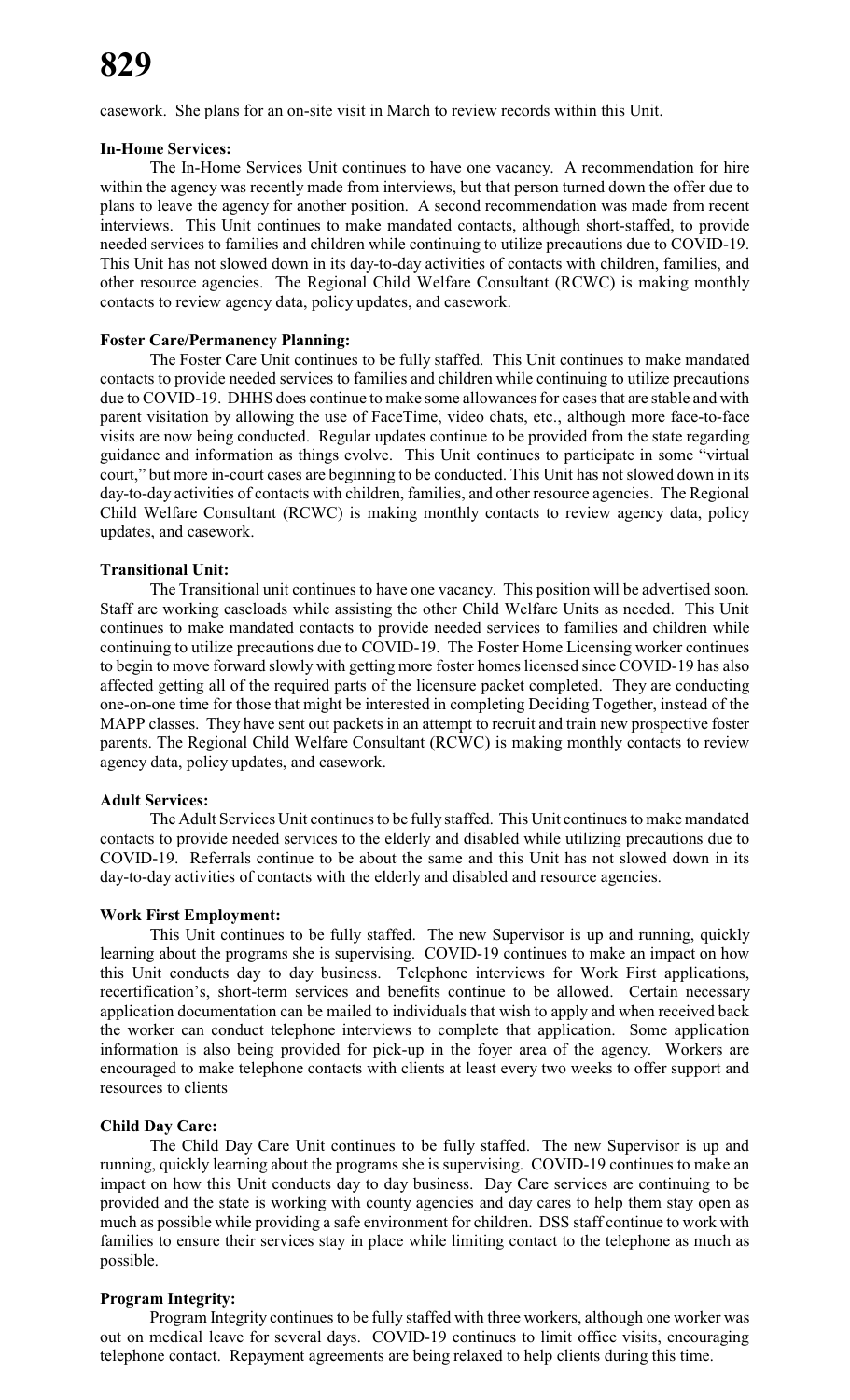The Low Income Energy Assistance Program funds are now exhausted. However, the Crisis Intervention Program (CIP) continues to have available funds. Applications are now available on PASS. where applicants can complete and submit applications on-line. Both programs have been very busy since LIEAP opened up to all those that meet the income guidelines. Due to CIP being the only program with available funds right now, temporary staff are gradually being released. In February, 480 applications for LIEAP were completed with 257 approvals and 189 applications for CIP were completed with 87 approvals.

#### **Agenda Item #13: PROCLAMATION - PROCLAMATION by COLUMBUS COUNTY COMMISSIONERS WEEK of the YOUNG CHILD:**

Selena Rowell, Executive Director of Columbus County Partnership for Children, request Board approval and adoption of the following Proclamation by Columbus County Commissioners Week of the Young Child..

### **Proclamation by Columbus County Commissioners Week of the Young Child**

**WHEREAS,** the Columbus County Partnership for Children (Smart Start) and other local organizations, in conjunction with the National Association for the Education of Young Children, are celebrating the **Week of the Young Child**, April 10 - 16, 2021; **and**

**WHEREAS,** these organizations are working to improve early learning opportunities, including early literacy programs, that can provide a foundation of learning for children in Columbus County, North Carolina; **and**

**WHEREAS,** teachers and others who make a difference in the lives of young children in Columbus County, North Carolina deserve thanks and recognition; **and**

**WHEREAS,** public policies that support early learning for all young children are crucial to young children's futures.

**NOW, THEREFORE,** we, the Columbus County Board of Commissioners of Whiteville, North Carolina, do hereby proclaim April 10 through April 16, 2021 as the **Week of the Young Child** in Columbus County, North Carolina, and encourage all citizens to work to make a good investment in early childhood in our county.

APPROVED and ADOPTED this the 15<sup>th</sup> day of March, 2021.

#### **COLUMBUS COUNTY BOARD OF COMMISSIONERS**

**/s/** *RICKY BULLARD* **, Chairman** */s/JEROME McMILLIAN***, Vice Chairman** */s/ LAVERN COLEMAN /S/***/** *BRENT WATTS /s/ CHARLES T. McDOWELL* **ATTESTED BY: /s/** *AMANDA B. PRINCE***, County Attorney /s/** *JUNE B. HALL***, Clerk to the Board**

**/s/** *CHRIS SMITH* **/s/** *GILES E. BYRD* 

Commissioner Byrd made a motion to approve and adopt the Proclamation by Columbus County Commissioners Week of the Young Child, seconded by Commissioner McDowell. The motion unanimously passed.

#### **Agenda Item #14: PROCLAMATION - NORTH CAROLINA 811 SAFE DIGGING MONTH:**

Howard Corey, Education Liaison, North Carolina 811, requested Board approval and adoption of the following Columbus County Designation the Month of April, 2021 as "North Carolina Safe Digging Month' Proclamation.

#### **COLUMBUS COUNTY DESIGNATION the MONTH of April, 2021 as: "NORTH CAROLINA SAFE DIGGING MONTH" PROCLAMATION**

**WHEREAS,** as utility owners, excavators, designers, and homeowners work to keep pace with North Carolina's economic development, it is important to minimize damages to underground utility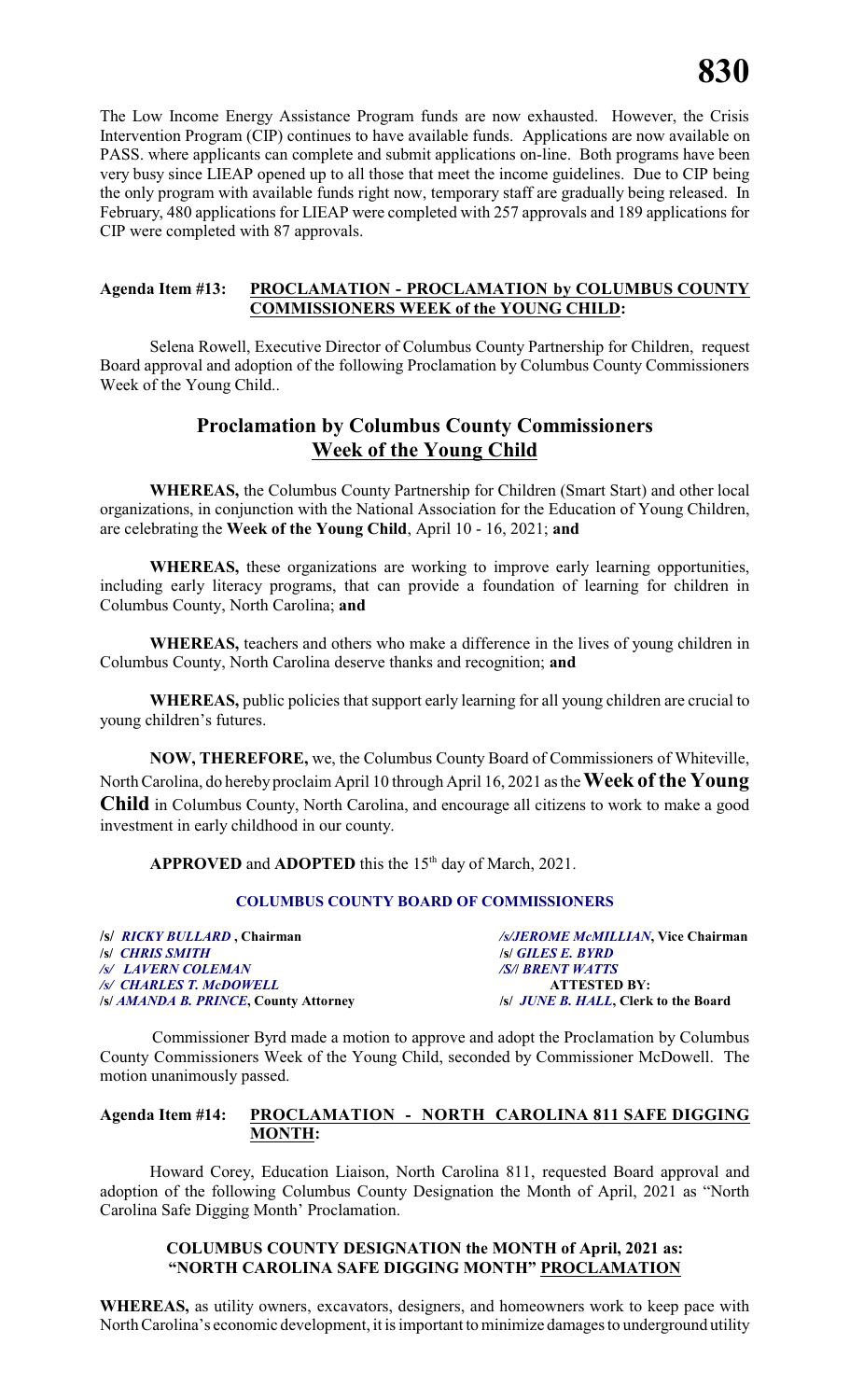lines, danger to workers and the general public, environmental impact, and loss of utility services to the citizens of North Carolina; **and**

**WHEREAS,** North Carolina 811, a utility service notification center and leader in education celebrates its 43rd year of continuous service to the State, is key to preventing injuries and damages when excavating; **and**

**WHEREAS,** this unique service provides easy, one-call notification about construction and excavation projects that may endanger workers and jeopardize utility lines while promoting workplace and public safety, reducing underground utility damage, minimizing utility service interruptions and protecting the environment; **and**

**WHEREAS,** this vital service, which began in 1978 serves the citizens of North Carolina from the mountains to the coast, educates stakeholders about the need for excavation safety whether the project is as small as planting a tree to designing and beginning construction on a new interstate; **and**

**WHEREAS,** in 2020, the North Carolina one call system received 2.1 million notification requests and transmitted over 12.2 million requests, providing protection to utility companies infrastructure, their employees, excavators, and customers.

**NOW, THEREFORE, BE IT RESOLVED,** That Columbus County has designated the month of April 2021, as **"North Carolina 811 Safe Digging Month"** to encourage all excavators and homeowners of (County/City NAME) to contact 8-1-1 either by dialing 8-1-1 or contacting NC811 via the webpage of NC811.org at least three working days prior to digging in order to "Know What's Below," avoid injury, protect the environment, prevent millions of dollars in damages and to remind excavators that three working days' notice is the law, for safe digging is no accident, and that more information may be obtained by visiting www.nc811.org.

#### **COLUMBUS COUNTY BOARD OF COMMISSIONERS**

| /s/ <i>RICKY BULLARD</i> , Chairman   | /s/JEROME McMILLIAN, Vice Chairman           |
|---------------------------------------|----------------------------------------------|
| <b><i>SI</i></b> CHRIS SMITH          | <b>S GILES E. BYRD</b>                       |
| /s/ LAVERN COLEMAN                    | <b>SA BRENT WATTS</b>                        |
| /s/ CHARLES T. McDOWELL               | <b>ATTESTED BY:</b>                          |
| /s/ AMANDA B. PRINCE, County Attorney | /s/ <i>JUNE B. HALL</i> , Clerk to the Board |

Commissioner McDowell made a motion to approve and adopt the North Carolina 811 Safe Digging Month, seconded by Vice Chairman McMillian. The motion unanimously passed.

#### **Agenda Item #15: PLANNING - ENTRY/PARTICIPATION into the \CARS (FEMA) PROGRAM:**

Samantha Alsup, Planning Director, requested Board approval for the County to apply for entry into the CRS Program (FEMA).

Commissioner McDowell made a motion to approve the County to apply for entry into the \CARS Program (FEMA), seconded by Commissioner Smith. The motion unanimously passed.

#### **Agenda Item #16: PLANNING - DISCUSSION OF THE FOUR (4) LISTED ORDINANCES:**

### **A. ABANDONED STRUCTURE ORDINANCE;**

- 
- **B.** PUBLIC NUISANCE ORDINANCE;<br>C. JUNKED VEHICLE ORDINANCE; a **C. JUNKED VEHICLE ORDINANCE;** and

### **D. SUBDIVISION ORDINANCE.**

After a detailed and lengthy discussion was conducted involving the above listed ordinances, it was the general consensus of the Board members and John Ganus, the time limit allowed for each charge needed to be shortened, and the number of cases cited needed to be greater in number.

#### **Agenda Item #17: ORDINANCE - ANIMAL CONTROL ORDINANCE:**

The Honorable Sheriff Jody Greene requested to rescind the existing Animal Control Ordinance and replace with the re-written version.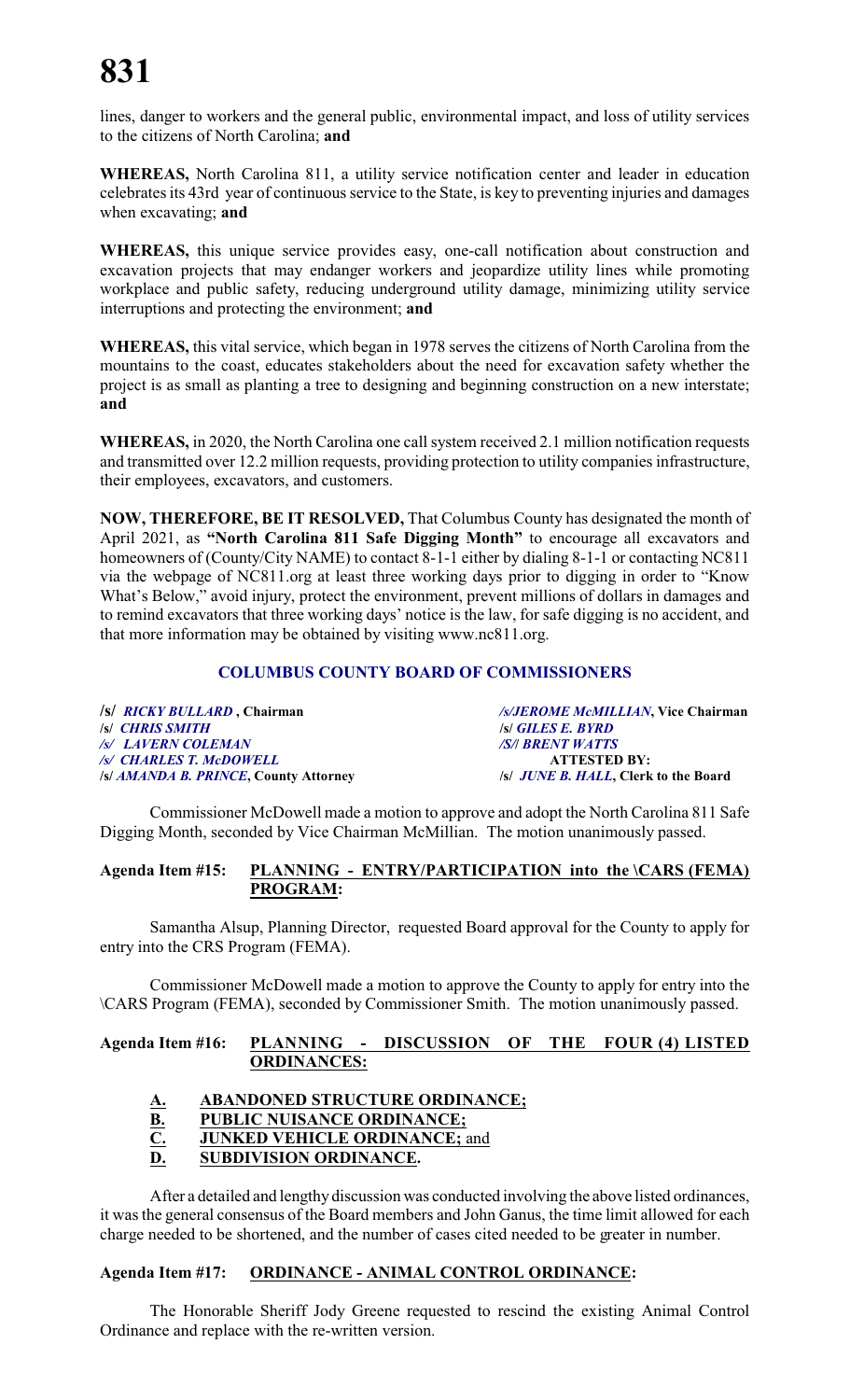After a short discussion by the Board, it was the general consensus to take time for each Board member to familiarize themselves with this information.

### **Agenda Item #18: FINANCE - RESOLUTION APPROVING FINANCING TERMS:**

Dylan Bowen, Deputy Finance Director requested Board approval of Truist Bank for the interim financing of Cerro Gordo school by Resolution Approving Financing Terms.

**WHEREAS,** the Columbus County, NC ("Borrower") has previously determined to finance the Gordo Elementary School Improvements (the "Project"), and the Finance Director has now presented a proposal for the financing of such Project.

#### **BE IT THEREFORE RESOLVED, as follows:**

- 1. The borrower hereby determines to finance the Project through Truist Bank ("Lender") in accordance with the proposal dated March 4, 2021, or as such proposal may be supplemental or amended by Lender and the Borrower verbally or in writing. The amount financed shall not exceed \$16,595,200.00, the annual interest rate (in the absence of default or change in tax status) shall not exceed 0.85%, and the financing term shall not exceed two (2) years from the date of closing.
- 2. All financing contracts and all related documents for the closing of the financing (the "Financing Documents") shall be consistent with the foregoing terms. All officers and employees of the Borrower are hereby authorized and directed to execute and deliver any Financing Documents, and to take all such further action as they may consider necessary or desirable, to carry out the financing of the Project as contemplated by the proposal and this resolution. The Financing Documents shall include a Financing Agreement and Deed of Trust and such other documents as Lender may request. Pursuant to the Financing Agreement and Deed of Trust, (a) Lender will advance moneys to the Borrower to pay the costs of the Project and the financing costs related thereto, and the Borrower will repay such advance in installments, and (b) the Borrower will grant a lien on the site of the Projects, or positions thereof, together with all fixtures and improvements located thereon, to Lender as security for such advance.
- 3. The Finance Director is hereby authorized and directed to hold executed copies of the Financing Documents until the conditions for the delivery of the Financing Documents have been completed to the Finance Director's satisfaction. The Finance Director is authorized to approve changes to any Financing Documents previously signed by Borrower officers or employees, provided that such changes shall not substantially alter the intent of such documents or certificates from the intent expressed in the forms executed by such officers. The Financing Documents shall be in such final form as the Finance Director shall approve, with the Finance Directors release of any Financing Document for delivery constituting conclusive evidence of such officer's final approval of the Document's final form.
- 4. The Borrower shall not take or omit to take any action the taking or omission of which shall cause its interest payments on this financing to be includable in the gross income for federal income tax purposes of the registered owners of the interest payment obligations.
- 5. The Borrower intends that the adoption of this resolution will be a declaration of the Borrower's official intent to reimburse expenditures for the Project that are to be financed from the proceeds of the Lender financing described above. The Borrower intends that funds that have been advanced, or that may be advanced, from the Borrower's general fund or any other Borrower fund related to the Project for costs of the Project may be reimbursed from the financing proceeds.
- 6. All prior actions of Borrower officers in furtherance of the purposes of this resolution are hereby ratified, approved and confirmed. All other resolutions (or parts thereof) in conflict with this resolution are hereby repealed, to the extent of the conflict. This resolution shall take effect immediately.

Approved this  $15<sup>th</sup>$  day of March, 2021.

By: /s/ **RICKY BULLARD** By: /s/**: DYLAN BOWEN** 

Title: **Chairman** Title: **Deputy Finance Director**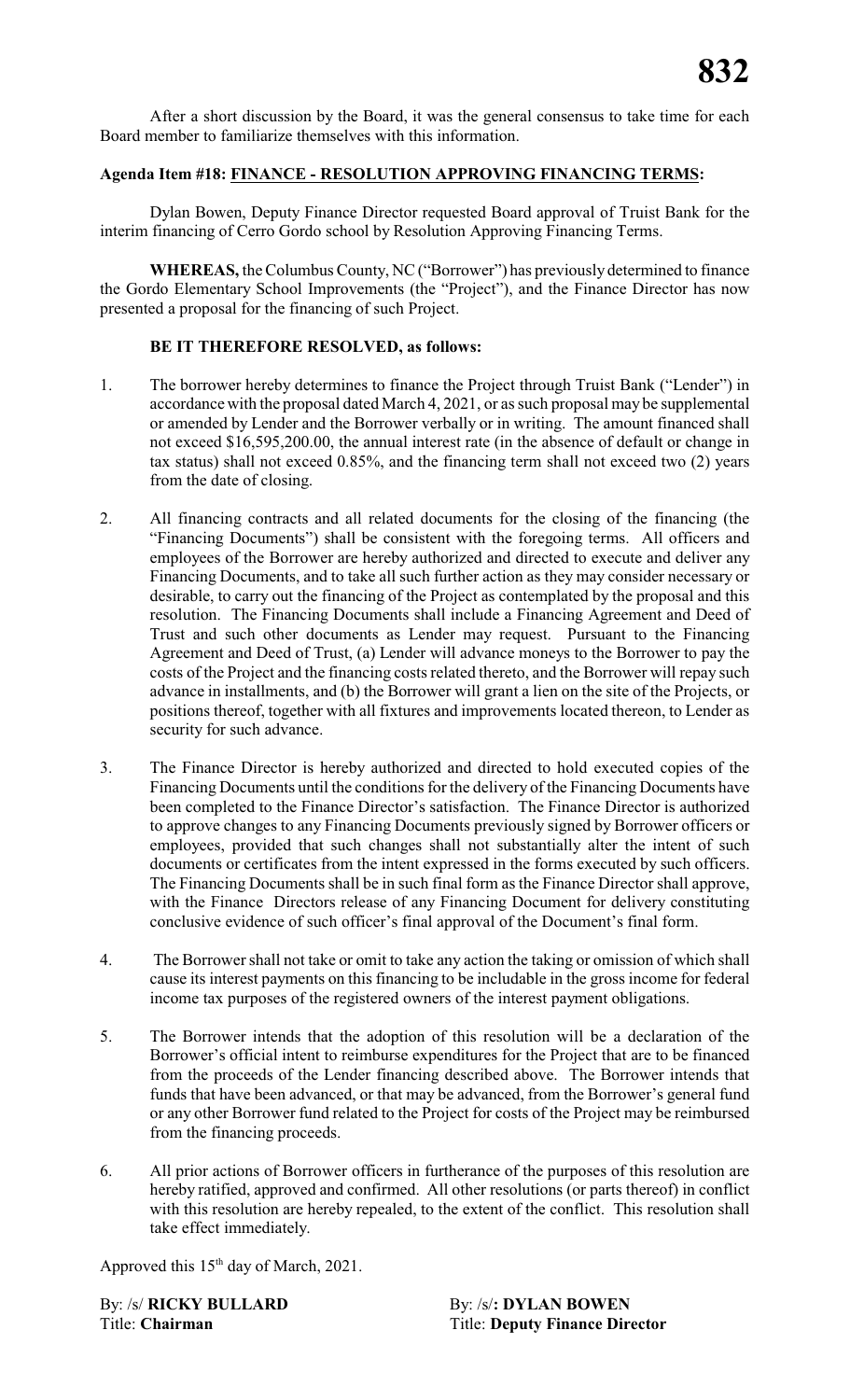### **(SEAL)**

Commissioner Coleman made a motion to approve the Resolution Approving Financing Terms with Truist Bank, seconded by Commissioner McDowell. The motion unanimously passed.

#### **Agenda Item #19: ECONOMIC DEVELOPMENT - UPDATE ON DASHBOARD:**

Dr. Gary Lanier, Economic Development Director, delivered the following update on the Dashboard.

- 1. All of the various areas of interest will not fit on one (1) page;
- 2. We will need to utilize landed pages;
- 3. You will see icons that can be clicked on for more in-depth information; **and**
- 4. We are trying to make the appearance of the page eye catching.

#### **Agenda Item #20: AMERICAN LEGION BUILDING - UPDATE:**

Amanda Prince, County Attorney, delivered the following update on the American Legion Building.

- 1. From the information that I could locate, the American Legion Building, Post 137, was leased in 1986-87 for ten (10) years;
- 2. The lease was renewed in 1997 and expired in 2007;
- 3. Lacy Wilson states this building is used as a precinct; **and**
- 4. We need to renew the lease.

#### **Agenda Item #21: ADMINISTRATION - HURRICANE MATTHEW DRA 17 CONTRACTS:**

Gail Edwards, Assistant to the Manager, requested Board approval of the contracts for 17436 Sam Potts Highway and 209 McMillian Road.

Gail Edwards stated the following:

- 1. Columbus County was awarded \$1,000,000.00 from Hurricane Matthew DRA 17;
- 2. We have enough funds available for these two (2) additional houses to be added;
- 3. The additional houses to add are as follows:

Janie H. Robinson, 17436 Sam Potts Highway, Bolton, NC 28443; Contract Amount: \$106,740.00; **and**

Margaret McMillian, 209 McMillian Road, Whiteville, NC 28472; Contract Amount: \$87,900.00; **and**

4. Board approval is needed to add these two (2) houses.

Commissioner McDowell made a motion to approve the addition of the two (2) additional houses to the funds received for Hurricane Matthew DRA 17, seconded by Commissioner Smith. The motion unanimously passed.

#### **Agenda Item #22: APPOINTMENTS: ONE (1) MILE RADIUS MEMBERS for CHADBOURN PLANNING and ZONING BOARD -and - CHADBOURN BOARD of ADJUSTMENT.**

After a brief discussion, Commissioner Smith made a motion to appoint the following member to the Chadbourn Planning and Zoning Board as the One-Mile Radius member, and following member to the Chadbourn Board of Adjustment as the One-Mile Radius member.

Chadbourn Planning and Zoning Board: **One Mile Radius William Blake Telephone: (910) 625-5368**

Chadbourn Board of Adjustment: **One Mile Radius Jeremy Kennedy - Telephone: (910) 840-6417**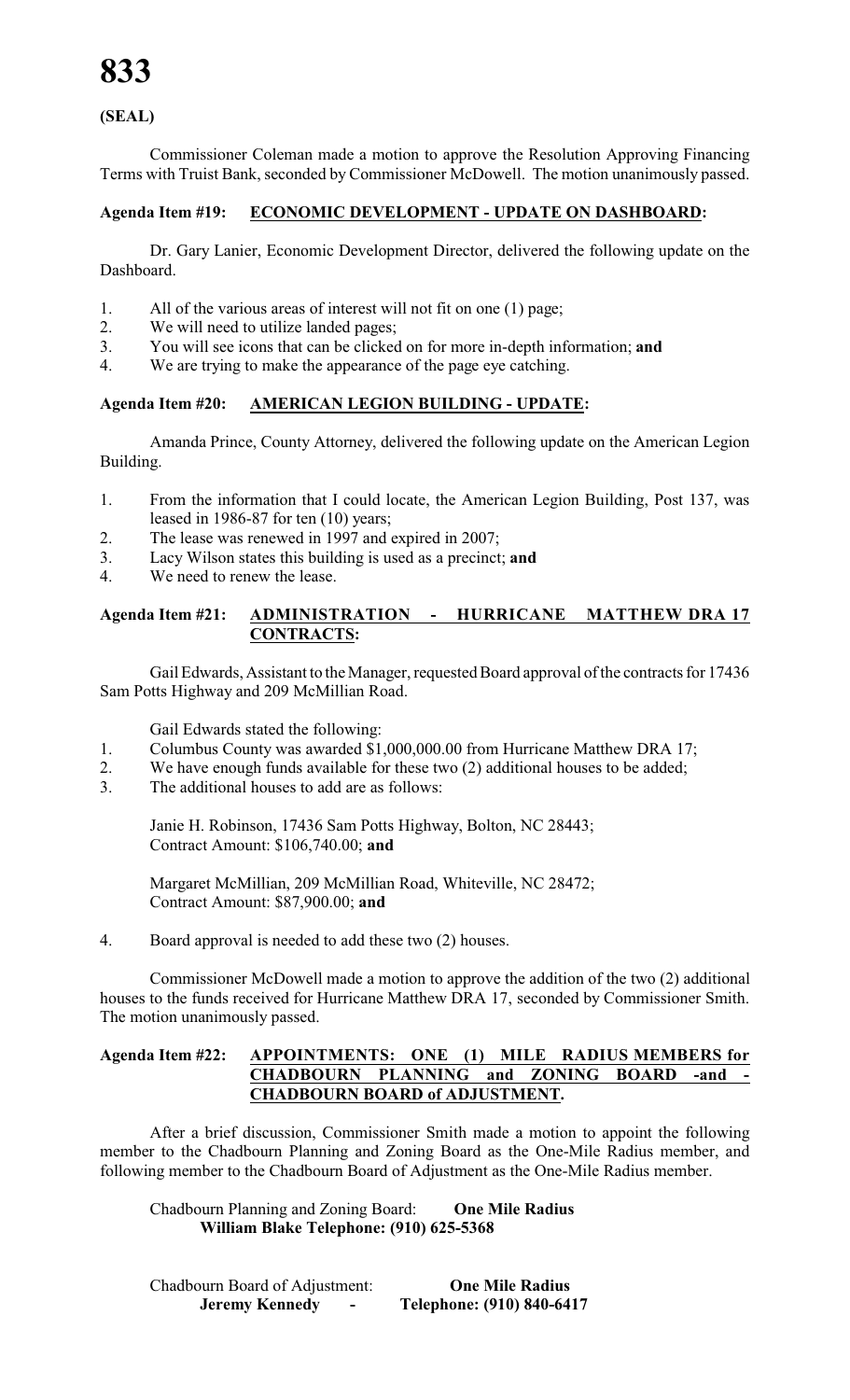A roll-call vote was taken with the following results:

**AYES:** Chairman Bullard, Vice Chairman McMillian, Commissioners Smith, McDowell, Byrd and Watts; **and NAYS:** Commissioner Watts**.**

The motion passes on a six  $(6)$  to one  $(1)$  vote.

#### **RECESSREGULAR SESSION and enter into COLUMBUSCOUNTYWATERand SEWER DISTRICTS I, II, III, IV and V BOARD MEETING:**

At 8:27 P.M., Commissioner McDowell made a motion to recess Regular Session and enter into Columbus County Water and Sewer Districts I, II, III, IV and V Board Meeting, seconded by Vice Chairman McMillian. The motion unanimously passed.

#### **Agenda Item#23: COLUMBUS COUNTY WATER and SEWER DISTRICTS I, II, III, IV and V:**

Columbus County Water and Sewer Districts I, II, III, IV and V - February 15, 2021 Minutes.

This information will be recorded in Minute Book Number 2 for each Water District respectively.

#### **Agenda Item #24: Columbus County Water and Sewer Districts I, II, III, IV and V - CCU Contracts for SCADA:**

Leo Green, Engineer, requested Board approval of the quotation from Custom Controls Unlimited to convert the existing SCADA system to VerSCADA.

This information will be recorded in Minute Book Number 2 for each Water District respectively.

#### **ADJOURN COMBINATION MEETING of COLUMBUS COUNTY WATER and SEWER DISTRICTS I, II, III, IV AND V BOARD MEETING**

At 8:35 P.M., Vice Chairman McMillian made a motion to adjourn the **combination meeting**  of Columbus County Water and Sewer Districts I, II, III, IV and V, seconded byCommissioner Smith. The motion unanimously passed.

#### **Agenda Item #25: CONSENT AGENDA ITEMS:**

Commissioner Byrd made amotion to approve the followingConsent Agenda Items, seconded by Vice Chairman McMillian. The motion unanimously passed.

#### **A. Budget Amendments:**

| <b>TYPE</b>         | <b>ACCOUNT</b> | <b>DETAILS</b>                   | <b>AMOUNT</b> |
|---------------------|----------------|----------------------------------|---------------|
| <b>Expenditures</b> | 10-4310-519909 | <b>Special Services</b>          | 25,000        |
| <b>Revenues</b>     | 10-3991-499101 | <b>Fund Balance Appropriated</b> | 25,000        |
| <b>Expenditures</b> | 10-4155-512100 | Salaries Regular                 | 51,000        |
|                     | 10-4155-518100 | <b>FICA</b>                      | 3,902         |
|                     | 10-4155-522000 | Food and Provisions              | 4,555         |
|                     | 10-4155-526000 | Office Supplies                  | 625           |
|                     | 10-4155-531100 | Travel                           | 16,625        |
|                     | 10-4155-532000 | Communications                   | 2,073         |
|                     | 10-4155-537000 | Advertising                      | 3,000         |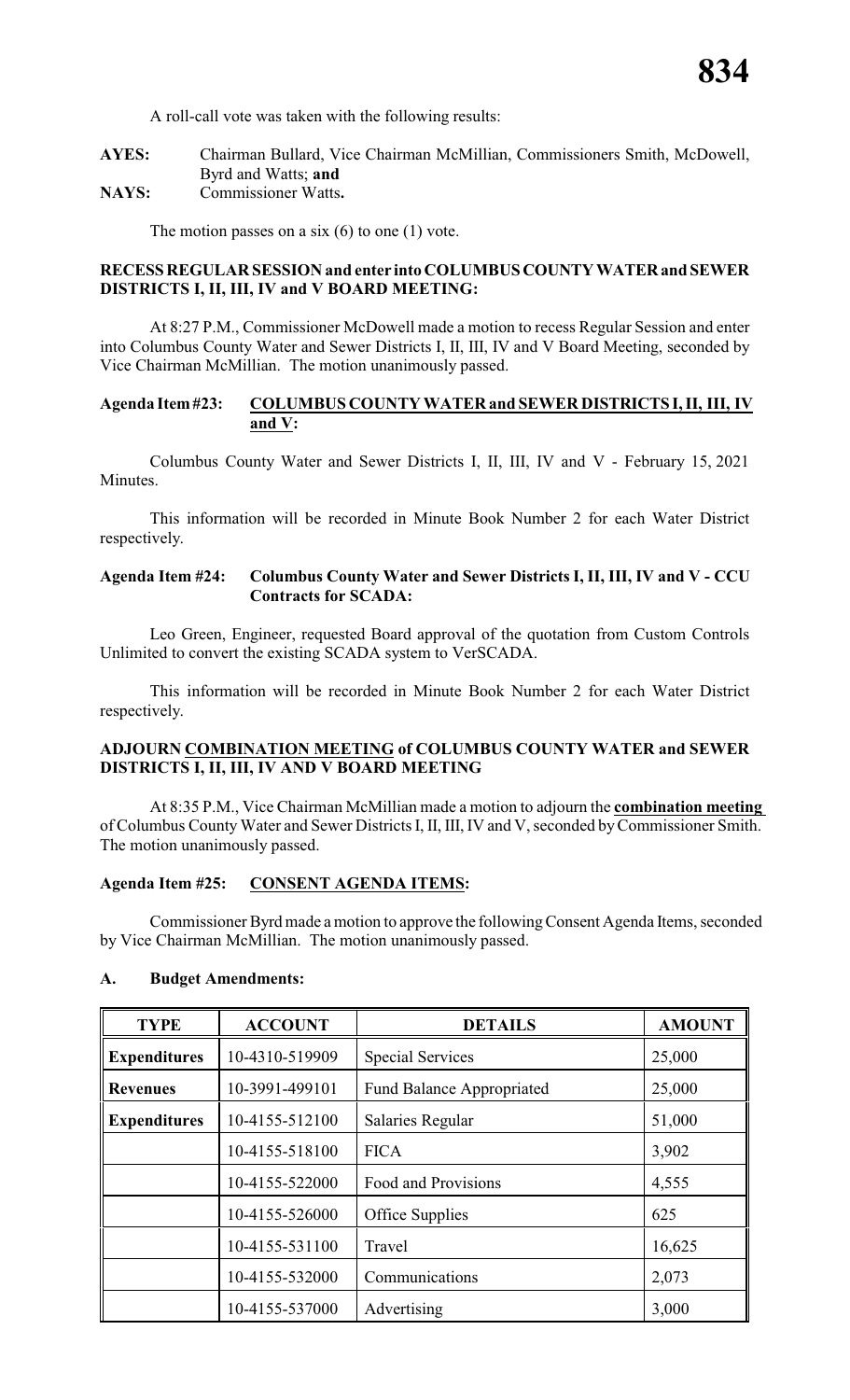| <b>TYPE</b>         | <b>ACCOUNT</b> | <b>DETAILS</b>                          | <b>AMOUNT</b> |
|---------------------|----------------|-----------------------------------------|---------------|
|                     | 10-4155-539000 | <b>Other Services</b>                   | 2,506         |
|                     | 10-4155-549000 | Dues and Subscriptions                  | 915           |
| <b>Revenues</b>     | 10-3416-436025 | NC JCPC Grant                           | 84,201        |
|                     | 10-3416-489040 | Miscellaneous                           | 1,000         |
| <b>Expenditures</b> | 17-4213-512100 | <b>COVID-19 Salaries</b>                | 123,380       |
|                     | 17-4213-512700 | COVID-19 Longevity                      | 250           |
|                     | 17-4213-518100 | <b>COVID-19 FICA</b>                    | 8,000         |
|                     | 17-42130518300 | <b>COVID-19 Retirement Contribution</b> | 8,000         |
|                     | 17-4213-518301 | COVID-19 Insurance Contribution         | 8,000         |
|                     | 17-4213-526001 | <b>COVID-19 Departmental Supplies</b>   | 5,000         |
|                     | 17-4213-519001 | <b>COVID-19 Contracted Services</b>     | 25,000        |
| <b>Revenues</b>     | 17-3581-430172 | COVID-19 Grant                          | 177,630       |

## **B. Tax Refunds and Releases:**

| Proeprty Value                                                                    |              |           |                        |          | Amount:     |       | \$57.96    |
|-----------------------------------------------------------------------------------|--------------|-----------|------------------------|----------|-------------|-------|------------|
| Ward, Alfred Ray (II)                                                             |              |           | <b>PROPERTY: 89010</b> |          | Total:      |       | \$64.44    |
| Value: \$7,200.00                                                                 | Year:        | 2020      | Account:               | 03-03832 | Bill#: 4414 |       |            |
| Release had already paid. Release Brunswick Fire(5.04) release Columbus           |              |           |                        |          |             |       |            |
| Rescue(1.44)                                                                      |              |           |                        |          |             |       |            |
| <b>Property Value</b>                                                             |              |           |                        |          | Amount:     |       | \$0.00     |
| All Creatures Great and Small                                                     |              |           | <b>PROPERTY: 00000</b> |          | Total:      |       | \$11.74    |
| Value: \$2,216.00                                                                 | Year:        | 2020      | Account:               | 01-00370 | Bill#:      | 17089 |            |
| Release not in city limits                                                        |              |           |                        |          |             |       |            |
| <b>Property Value</b>                                                             |              |           |                        |          | Amount:     |       | \$2,223.40 |
| Benton, Perry Martin                                                              |              |           | PROPERTY: 358          |          | Total:      |       | \$2,499.60 |
| Value: \$69,050.00                                                                | Year: 16-19  |           | Account:               | 01-05482 | Bill#:      | 99999 |            |
| Release value should have been exempt under Martin Benton. Release North          |              |           |                        |          |             |       |            |
| Whiteville(220.96) release Whiteville Rescue(55.24)                               |              |           |                        |          |             |       |            |
| Property Value                                                                    |              |           |                        |          | Amount:     |       | \$1,334.68 |
| Branch, Herbert Leslie                                                            |              |           | <b>PROPERTY: 20682</b> |          | Total:      |       | \$1,533.64 |
| Value: \$41,450.00                                                                | Year:        | $17 - 20$ | Account:               | 12-02260 | $Bill#$ :   | 99999 |            |
| Release value should have been exempt. Release Cerro Gordo Fire(165.80) release   |              |           |                        |          |             |       |            |
| columbu sRescue(33.16)                                                            |              |           |                        |          |             |       |            |
| <b>Property Value</b>                                                             |              |           |                        |          | Amount:     |       | \$28.18    |
| Costello William                                                                  |              |           | <b>PROPERTY: 20321</b> |          | Total:      |       | \$279.46   |
| Value: \$64,100.00                                                                | Year:        | 2019      | Account:               | 11-06745 | Bill#:      | 93299 |            |
| Release should have been partially exempt. Release Hallsboro Fire(38.46) release  |              |           |                        |          |             |       |            |
| columbus Rescue(12.82)                                                            |              |           |                        |          |             |       |            |
| Property Value                                                                    |              |           |                        |          | Amount:     |       | \$24.41    |
| Fonvielle, Jacob Aaron                                                            |              |           | <b>PROPERTY: 00000</b> |          | Total:      |       | \$30.86    |
| Value: \$3,032.00                                                                 | Year:        | 2020      | Account:               | 06-02918 | Bill#:      | 70665 |            |
| Release value of boat. Sold.                                                      |              |           |                        |          |             |       |            |
|                                                                                   |              |           |                        |          |             |       |            |
| Property Value                                                                    |              |           |                        |          | Amount:     |       | \$2,524.30 |
| Hardee, Sanford Neil                                                              |              |           | PROPERTY: 00000        |          | Total:      |       | \$2,775.16 |
| Value: \$54,949.00                                                                | Year: $16$ - |           | Account:               | 09-12460 | Bill#:      | 99999 |            |
| Release value of farm equipment. Should have been released 2016. Release Williams |              |           |                        |          |             |       |            |
| $fire(188.14) release Columbus Rescue(62.72)$                                     |              |           |                        |          |             |       |            |
| <b>Property Value</b>                                                             |              |           |                        |          | Amount:     |       | \$0.00     |
| Williamson, Rickey MC & Gail                                                      |              |           | <b>PROPERTY: 75971</b> |          | Total:      |       | \$6.28     |
| Value: \$0.00                                                                     | Year:        | 2020      | Account:               | 12-31647 | Bill#:      | 7480  |            |
| Release missed discount. Release Cerro Gordo Fire(3.82) release Columbus          |              |           |                        |          |             |       |            |
| Rescue(2.46)                                                                      |              |           |                        |          |             |       |            |
| Refunds                                                                           |              |           |                        |          | Amount:     |       | \$0.00     |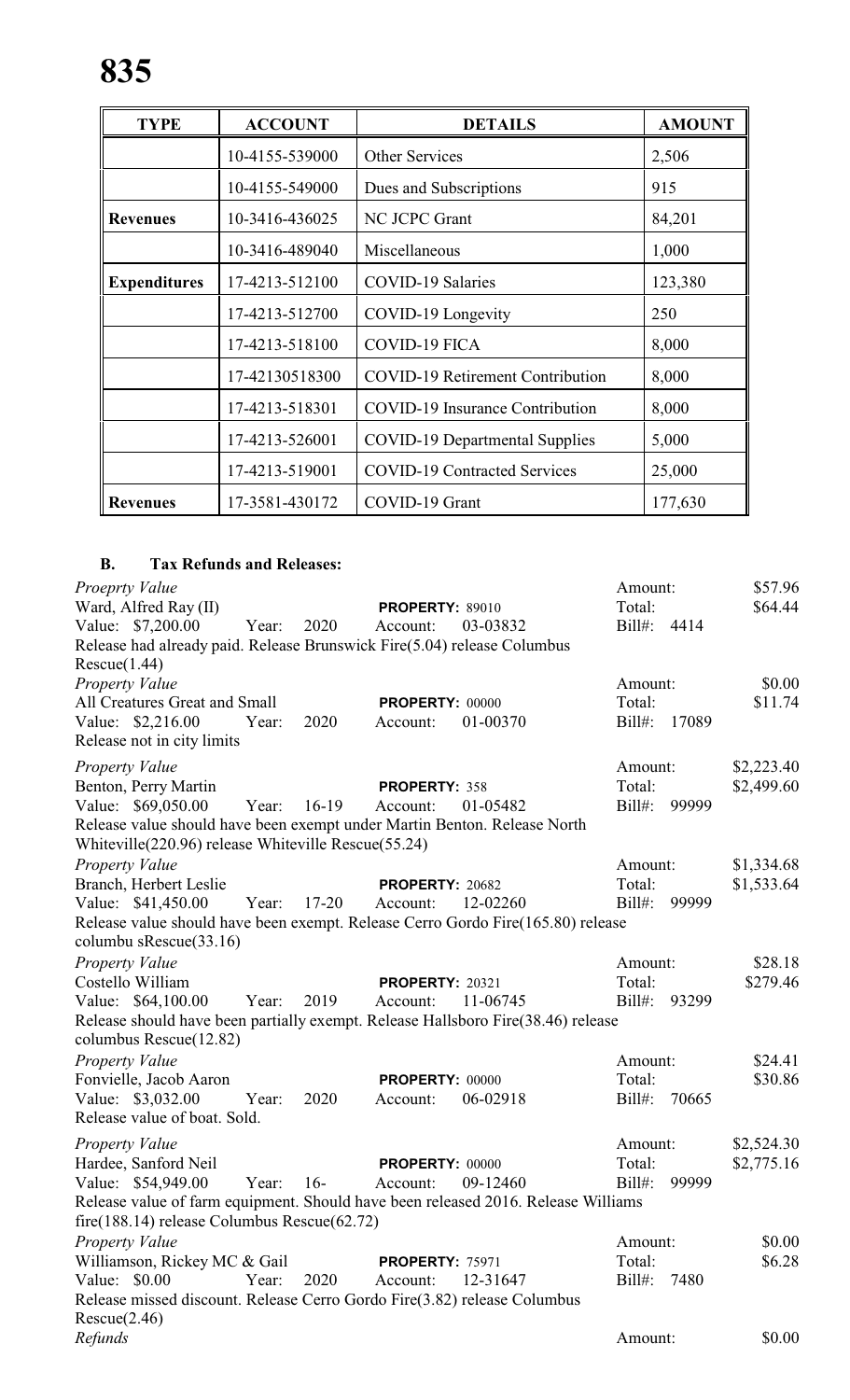| Council, Kimberly N & Karen J. & Pamela <b>PROPERTY</b> : 92539<br>Value: $$0.00$<br>Year:<br>Refund user fees. Dbilled on Act#09-01151. | $18 - 20$ | Account:                            | 09-03719 | Total:<br>Bill#:                  | 99999 | \$600.00           |
|------------------------------------------------------------------------------------------------------------------------------------------|-----------|-------------------------------------|----------|-----------------------------------|-------|--------------------|
| Refunds<br>Reaves, Eugene Jr & Linda Ann<br>Value: \$0.00<br>Year:<br>Refund user fee. Double billed in error.                           | 2019      | PROPERTY: 96137<br>Account:         | 09-00454 | Amount:<br>Total:<br>Bill#:       | 21113 | \$0.00<br>\$200.00 |
| Refunds<br>Wright, Saundra S<br>Value: $$0.00$<br>Year:<br>Refund user fees Sold house and moved 2018.                                   | $18 - 20$ | <b>PROPERTY: 17334</b><br>Account:  | 09-04044 | Amount:<br>Total:<br>Bill#:       | 99999 | \$0.00<br>\$600.00 |
| User Fee<br>Blackman, Johnny Allen<br>Value: \$0.00<br>Year:<br>Release value of boat sold 3 years ago.                                  | 2020      | PROPERTY: 6449<br>Account:          | 03-01360 | Amount:<br>Total:<br>Bill#:       | 59366 | \$0.00<br>\$46.13  |
| User Fee<br>Dale, Connie Fay<br>Value: \$0.00<br>Year:<br>Release user fee. Unliveable.                                                  | 2020      | <b>PROPERTY: 100900</b><br>Account: | 15-03925 | Amount:<br>Total:<br>$Bill#$ :    | 66459 | \$0.00<br>\$200.00 |
| User Fee<br>Daniel, James Eddie & Joyce<br>Value: $$0.00$<br>Year:<br>Release user fee. Unliveable.                                      | 2020      | PROPERTY: 77738<br>Account:         | 15-03416 | Amount:<br>Total:<br>Bill#:       | 66529 | \$0.00<br>\$200.00 |
| User Fee<br>Deal, Daisy Lee & Gary Dean<br>Value: \$0.00<br>Year:<br>Release user fee. Not liveable.                                     | 2020      | <b>PROPERTY: 21897</b><br>Account:  | 12-06414 | Amount:<br>Total:<br>Bill#:       | 67124 | \$0.00<br>\$200.00 |
| User Fee<br>Fowler, Sandra M.<br>Value: $$0.00$<br>Year:<br>Release user fee.                                                            | 2020      | <b>PROPERTY: 15728</b><br>Account:  | 09-02942 | Amount:<br>Total:<br>Bill#:       | 71194 | \$0.00<br>\$200.00 |
| User Fee<br>Gibson, Daniel<br>Value: \$0.00<br>Year:<br>Release user fee. Unliveable.                                                    | 2020      | <b>PROPERTY: 00000</b><br>Account:  | 11-01150 | Amount:<br>Total:<br>Bill#: 72657 |       | \$0.00<br>\$113.00 |
| User Fee<br>McPherson, Harry Lee<br>Value: $$0.00$<br>Year:<br>Release user fee. Mobile homes are gone.                                  | 2020      | <b>PROPERTY: 00000</b><br>Account:  | 09-18660 | Amount:<br>Total:<br>Bill#: 86864 |       | \$0.00<br>\$600.00 |
| User Fee<br>McPherson, John Phillip II<br>Value: \$0.00 Year:<br>Release user fee. Overbilled                                            | 2020      | PROPERTY: 6202<br>Account:          | 01-02365 | Amount:<br>Total:<br>Bill#: 6202  |       | \$0.00<br>\$226.00 |
| User Fee<br>McPherson, Judy Wright & Renee<br>Value: \$0.00 Year:<br>Release user fee. Dbilled                                           | 2020      | <b>PROPERTY: 15703</b><br>Account:  | 09-02138 | Amount:<br>Total:<br>Bill#: 86974 |       | \$0.00<br>\$200.00 |
| User Fee<br>Mills, William<br>Value: \$0.00<br>Year:<br>Release user fee. Dbilled                                                        | 2020      | <b>PROPERTY: 00000</b><br>Account:  | 14-05137 | Amount:<br>Total:<br>Bill#: 87878 |       | \$0.00<br>\$200.00 |
| User Fee<br>Moore, Shane Allan<br>Value: $$0.00$<br>Year:<br>Release user fee. Dbilled.                                                  | 2020      | <b>PROPERTY: 13482</b><br>Account:  | 07-05905 | Amount:<br>Total:<br>Bill#: 88610 |       | \$0.00<br>\$200.00 |
| User Fee<br>Nealy, Theatus(Deceased)<br>Value: \$0.00<br>Year:<br>Release user fee. No can                                               | 2020      | <b>PROPERTY: 16496</b><br>Account:  | 09-21903 | Amount:<br>Total:<br>Bill#: 89476 |       | \$0.00<br>\$199.56 |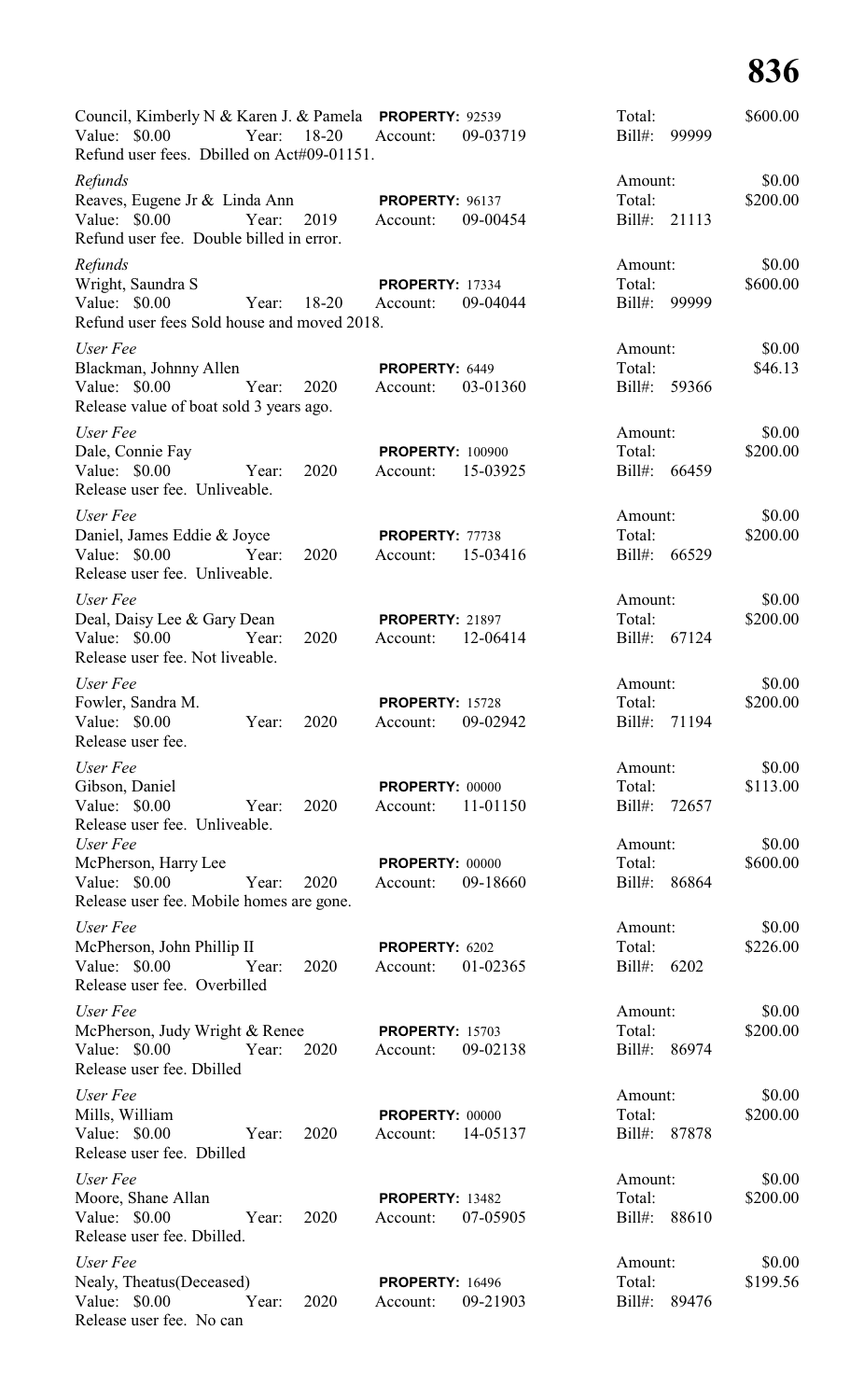| User Fee<br>New Covenant Faith Bible Church<br>Value: \$0.00<br>2020<br>Year:                                         | <b>PROPERTY: 00000</b><br>13-00741<br>Account: | Amount:<br>Total:<br>Bill#: 89552       | \$0.00<br>\$200.00 |
|-----------------------------------------------------------------------------------------------------------------------|------------------------------------------------|-----------------------------------------|--------------------|
| Release user fee. Double billed.                                                                                      |                                                |                                         |                    |
| User Fee<br>Powell, Robert Lee & Martha W<br>Value: $$0.00$<br>Year:<br>2020<br>Release user fee. No longer a can.    | <b>PROPERTY: 00000</b><br>15-30600<br>Account: | Amount:<br>Total:<br>Bill#: 92496       | \$0.00<br>\$200.00 |
| User Fee                                                                                                              |                                                | Amount:                                 | \$0.00             |
| Reaves, Cecil Brent & Michael Cory<br>Value: \$0.00<br>2020<br>Year:<br>Release user fee.                             | <b>PROPERTY: 97672</b><br>15-02276<br>Account: | Total:<br>Bill#: 93724                  | \$200.00           |
| User Fee<br>Red Hill Church<br>Value: $$0.00$<br>Year:<br>19-20<br>Release user fee. No longer living t this address. | <b>PROPERTY: 00000</b><br>15-50130<br>Account: | Amount:<br>Total:<br>Bill#: 99999       | \$0.00<br>\$400.00 |
| User Fee<br>Red Hill Pentecostal Church<br>Value: \$0.00<br>2020<br>Year:<br>Release user fee. Can paid by resident.  | <b>PROPERTY: 00000</b><br>15-05704<br>Account: | Amount:<br>Total:<br>Bill#: 50299       | \$0.00<br>\$200.00 |
| User Fee<br>Simmons, James Edward<br>Value: \$0.00<br>18/20<br>Year:<br>Release user fee.                             | <b>PROPERTY: 75071</b><br>07-14497<br>Account: | Amount:<br>Total:<br>$Bill#$ :<br>99999 | \$0.00<br>\$374.31 |
| User Fee<br>Vontrina Investments LLC<br>Value: \$0.00<br>2020<br>Year:<br>Release user fee. Burned 2019.              | PROPERTY: 80296<br>15-04952<br>Account:        | Amount:<br>Total:<br>Bill#: 3835        | \$0.00<br>\$200.00 |
| User Fee<br>Vontrina Investments, LLC<br>Value: \$0.00 Year: 2020<br>Release user fee. No can                         | <b>PROPERTY: 92293</b><br>Account: 14-01742    | Amount:<br>Total:<br>Bill#: 3834        | \$0.00<br>\$200.00 |
| User Fee<br>Walker, Billy Ray & Edna<br>Value: \$0.00<br>Year:<br>2020<br>Release user fee. Paid on account# 7-18460  | PROPERTY: 5737<br>01-99160<br>Account:         | Amount:<br>Total:<br>Bill#: 4077        | \$0.00<br>\$200.00 |
| User Fee<br>Ward, W Howard JR.<br>Value: \$0.00<br>2020<br>Year:<br>Release user fee. Vacant                          | <b>PROPERTY: 17145</b><br>09-01058<br>Account: | Amount:<br>Total:<br>$Bill#$ :<br>5267  | \$0.00<br>\$200.00 |

#### **Agenda Item #26: COMMENTS:**

Chairman Bullard opened the floor for comments. The following spoke.

#### B. **Board of Commissioners:**

- 1. **Commissioner Watts:** stated I encourage everyone to get the shots for COVID-19.
- 2. **Commissioner Byrd:** stated the following: -We need to get the vaccines for COVID-19 to the elderly and the shutins who cannot leave their houses; **and** -I understand there are 2,000 vaccines for COVID-19 available on Saturday so we need to encourage everyone to get their vaccine.
- 3. **Vice Chairman McMillian:** stated there were many citizens who wanted to sign up for the County water but did not want to give their Social Security number in the process. I would like to know why they need to give their Social Security number.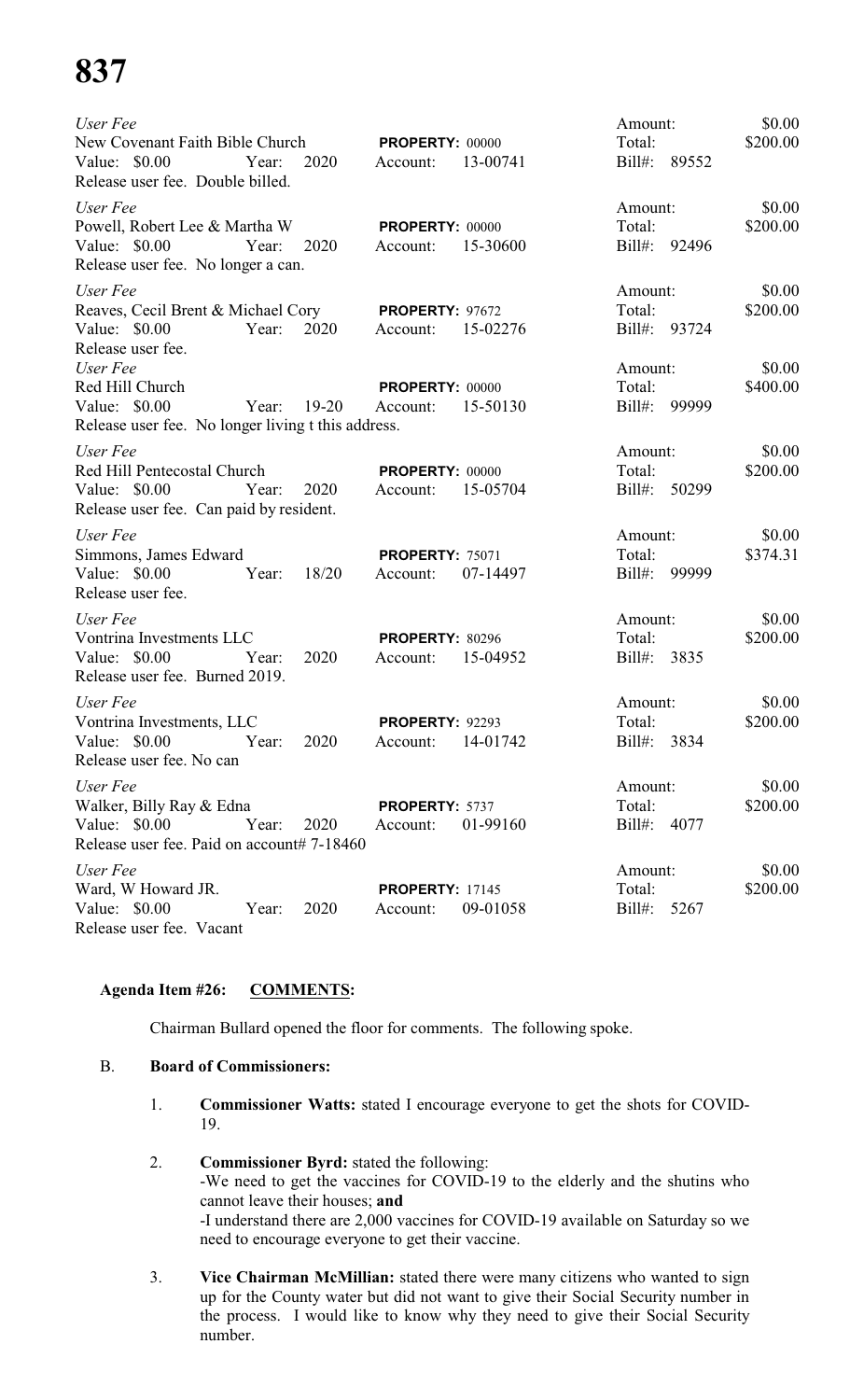Amanda Prince, County Attorney, replied stating this request was part of the Debt Setoff Program.

- 4. **Commissioner Smith:** stated the following: -The Recycling Centers need to adjust their hours of being open to help the citizens of Columbus County to dispose of their trash; **and** -Columbus County is widely noted for having excessive litter and trash along the public highways.
- 5. **Commissioner McDowell:** stated the following:

-My recommendation for the Recycling Centers is for the centers in close proximity to rotate the days they are closed to give more access to our citizens; -We are having numerous flooding problems throughout Columbus County, and I would like for a letter to be prepared to the North Carolina Department of Transportation, requesting the City of Whiteville, Town of Bolton, Town of Lake Waccamaw, and the Town of Brunswick to sign off on this letter; **and**

-These areas are heavily affected by Waccamaw River, and this letter will be copied to our State and Federal representatives.

#### **MOTION:**

Commissioner McDowell made a motion for a letter to be prepared and sent to the North Carolina Department of Transportation, relative to the bridge replacements in Columbus County in the year 2026, seconded by Commissioner Coleman. The motion unanimously passed.

6. **Commissioner Coleman:** stated the following:

-I would like to thank the employees, especially the employees of the Health Department, for working hard in this challenge; **and**

-The vaccine is here now, and please go out and get the vaccine.

7. **Chairman Bullard:** stated the following: -We have had contact with Lee Dixon with the architects this week about the Historic Courthouse in Whiteville; -Mr. Dixon is working on the asbestos and he thinks it will take about fifty-one (51) days, and design; **and** -The bids should be held in October, 2021, or November, 2021.

#### **RECESS REGULAR SESSION and enter into CLOSED SESSION in ACCORDANCE with N.C.G.S. § 318.11(a) (5)(i) REAL PROPERTY ACQUISITION and (6) PERSONNEL:**

At 8:47 P.M., Commissioner McDowell made a motion to recess Regular Session and enter into Closed Session in accordance with N.C.G.S. §143-318.11(a) (5) (i) Real Property acquisition and (6) Personnel, after a five (5) minutes recess, seconded by Commissioner Coleman. The motion unanimously passed.

#### **Agenda Item #27: CLOSED SESSION in ACCORDANCE with N.C.G.S. § 143- 318.11(a) (5) (i) REAL PROPERTY ACQUISITION, and (6) PERSONNEL:**

No official was taken.

#### **ADJOURN CLOSED SESSION and RESUME REEGULAR SESSION:**

At 10:09 P.M., Commissioner McDowell made a motion to adjourn Closed Session and resume Regular Session, seconded by Commissioner Smith. The motion unanimously passed.

#### **READING and APPROVAL of CLOSED SESSION GENERAL ACCOUNT:**

Chairman Bullard requested that Amanda Prince, County Attorney, orally read the Closed Session General Account. Ms. Prince orally read the following: *"The County Commissioners discussed real property acquisition with Gary Lanier and Amanda Prince, the County Commissioners discussed personnel matters with Sheriff Greene, and the County Commissioners discussed other personnel matters. No action was taken."*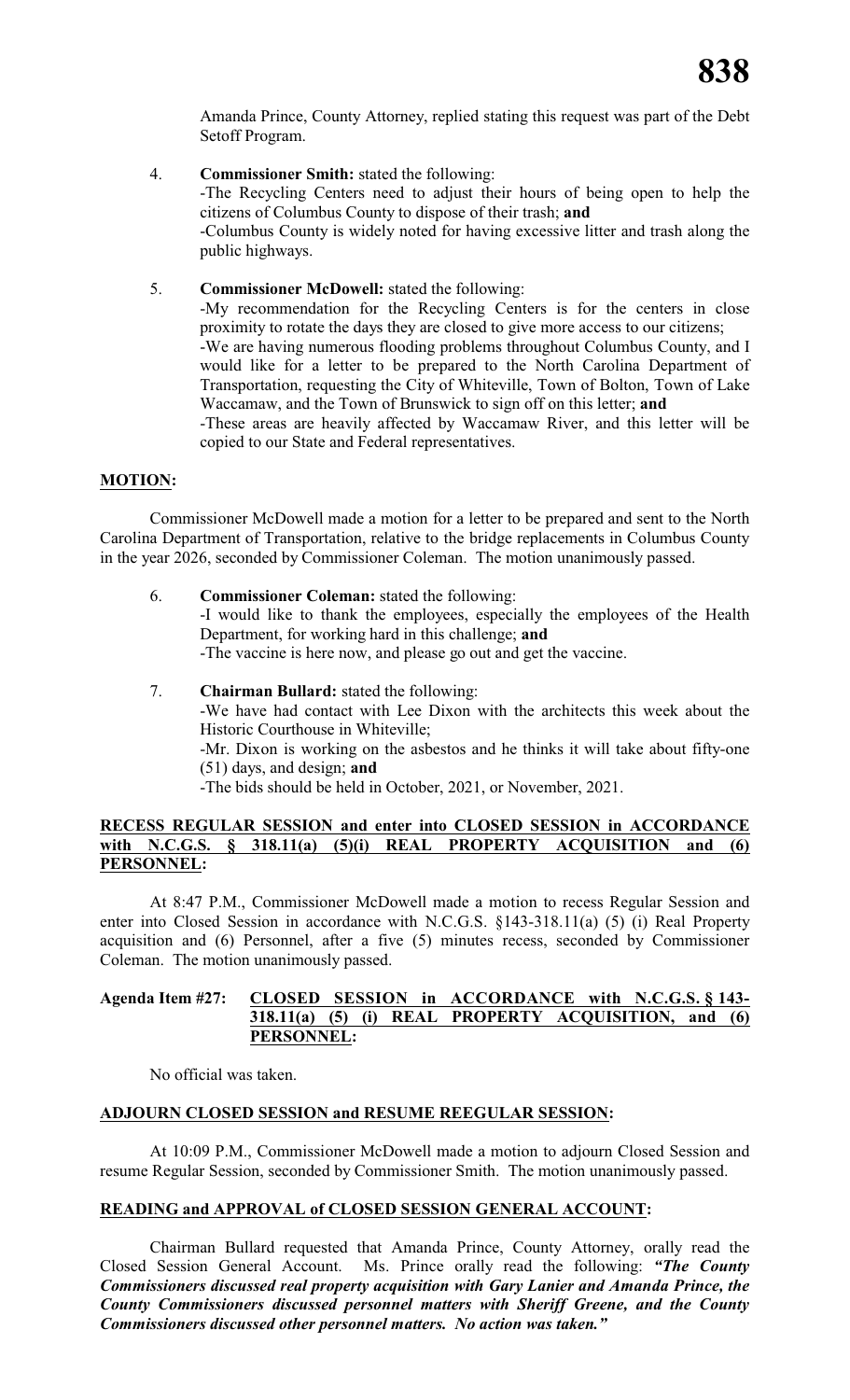Commissioner Byrd made a motion to approve the Closed Session General Account, seconded by Vice Chairman McMillian. The motion unanimously passed.

#### **MOTION:**

Commissioner Byrd made a motion to appoint Jay Leatherman as the Interim Finance Director, with signing authority, seconded by Commissioner McDowell. The motion unanimously passed.

#### **Agenda Item #28: ADJOURNMENT:**

At 10:11 P.M., Commissioner Byrd made a motion to adjourn, seconded by Vice Chairman McMillian. The motion unanimously passed.

**APPROVED:**

**JUNE B. HALL, Clerk to the Board RICKY BULLARD, Chairman** 

**\_\_\_\_\_\_\_\_\_\_\_\_\_\_\_\_\_\_\_\_\_\_\_\_\_\_\_\_\_\_\_ \_\_\_\_\_\_\_\_\_\_\_\_\_\_\_\_\_\_\_\_\_\_\_\_\_\_\_\_\_\_**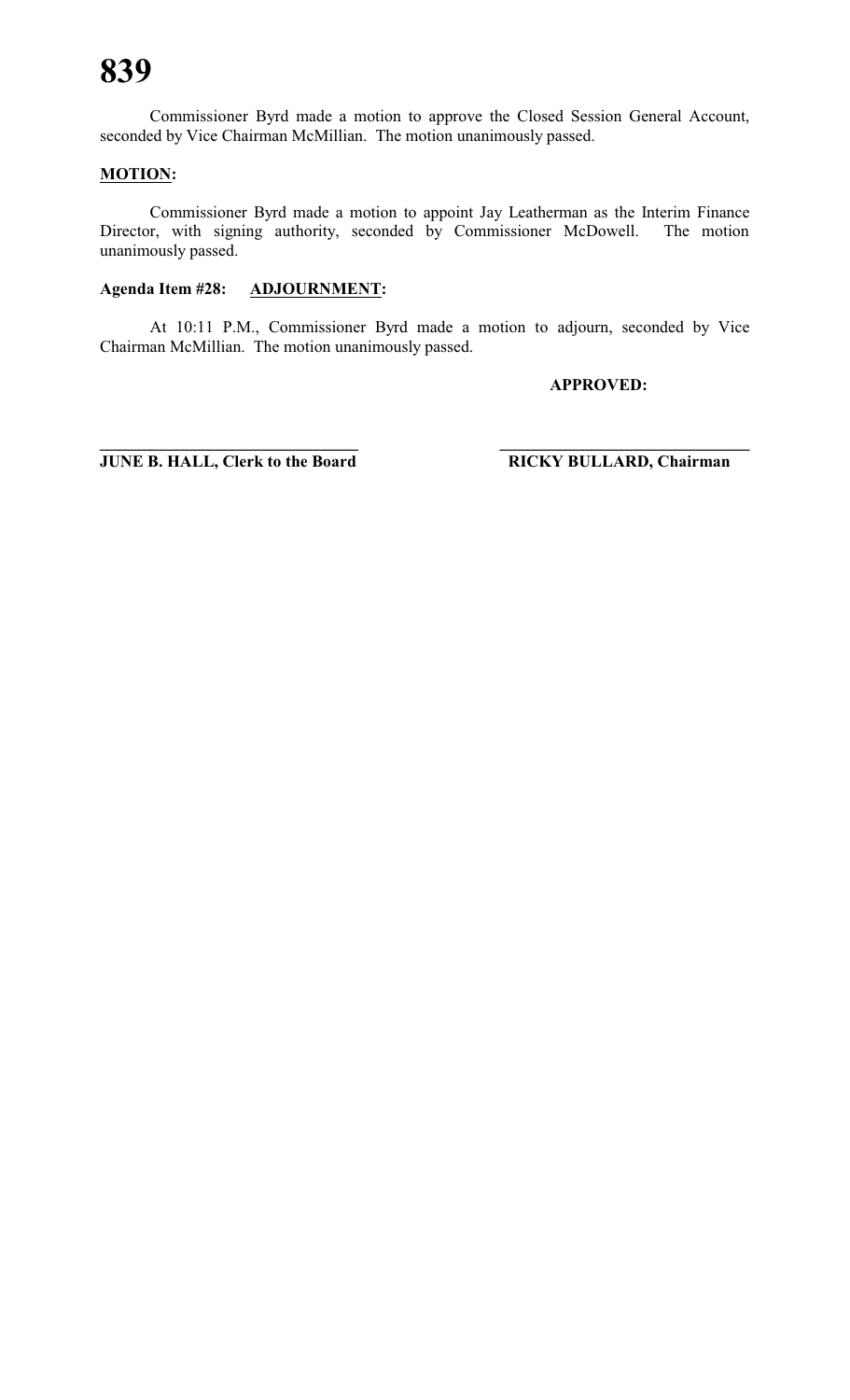#### **COLUMBUS COUNTY WATER and SEWER DISTRICTS I, II, III, IV AND V COMBINATION BOARD MEETING Monday, March 15, 2021 8:27 P.M.**

The Honorable Columbus County Commissioners met on the above stated date and at the above stated time in the DempseyB. HerringCourthouse Annex, 112 West Smith Street, Whiteville, North Carolina 28472, for the purpose to act as the Columbus County Water and Sewer District I Board.

#### **COMMISSIONERS PRESENT: APPOINTEES PRESENT:**

Ricky Bullard, **Chairman/Interim County Manager** Amanda B. Prince, **County Attorney** Jerome McMillian, **Vice Chairman** June B. Hall, **Clerk to the Board** Chris Smith Bobbie Faircloth, **Finance Officer** Giles E. Byrd Lavern Coleman Brent Watts Charles T. McDowell

#### **MEETING CALLED TO ORDER:**

At 8;27 P.M., Chairman Ricky Bullard called the **combination meeting** of Columbus County Water and Sewer Districts I, II, III, IV and V Board Meeting to order.

#### **Agenda Item#23: COLUMBUSCOUNTY WATER and SEWER DISTRICTS I, II, III, IV and V:**

Commissioner Byrd made a motion to approve the February 15, 2021 Minutes for Columbus County Water and Sewer District I, seconded by Commissioner McDowell. The motion unanimously passed.

#### **Agenda Item#24: COLUMBUS COUNTY WATER andSEWERDISTRICTS I, II, III, IV and V - CCU CONTRACTS for SCADA:**

Leo Green, Engineer, requested Board approval of the quotation from Custom Controls Unlimited to convert the existing SCADA system to VerSCADA.

Commissioner McDowell made a motion to approve the contracts for SCADA with Custom Controls Unlimited, at the cost of one hundred forty-nine thousand, seven hundred seventy and 00/100 (\$149,770.00) dollars, for the conversion of the existing SCADA System to VerSCADA, seconded by Commissioner Byrd. The motion unanimously passed.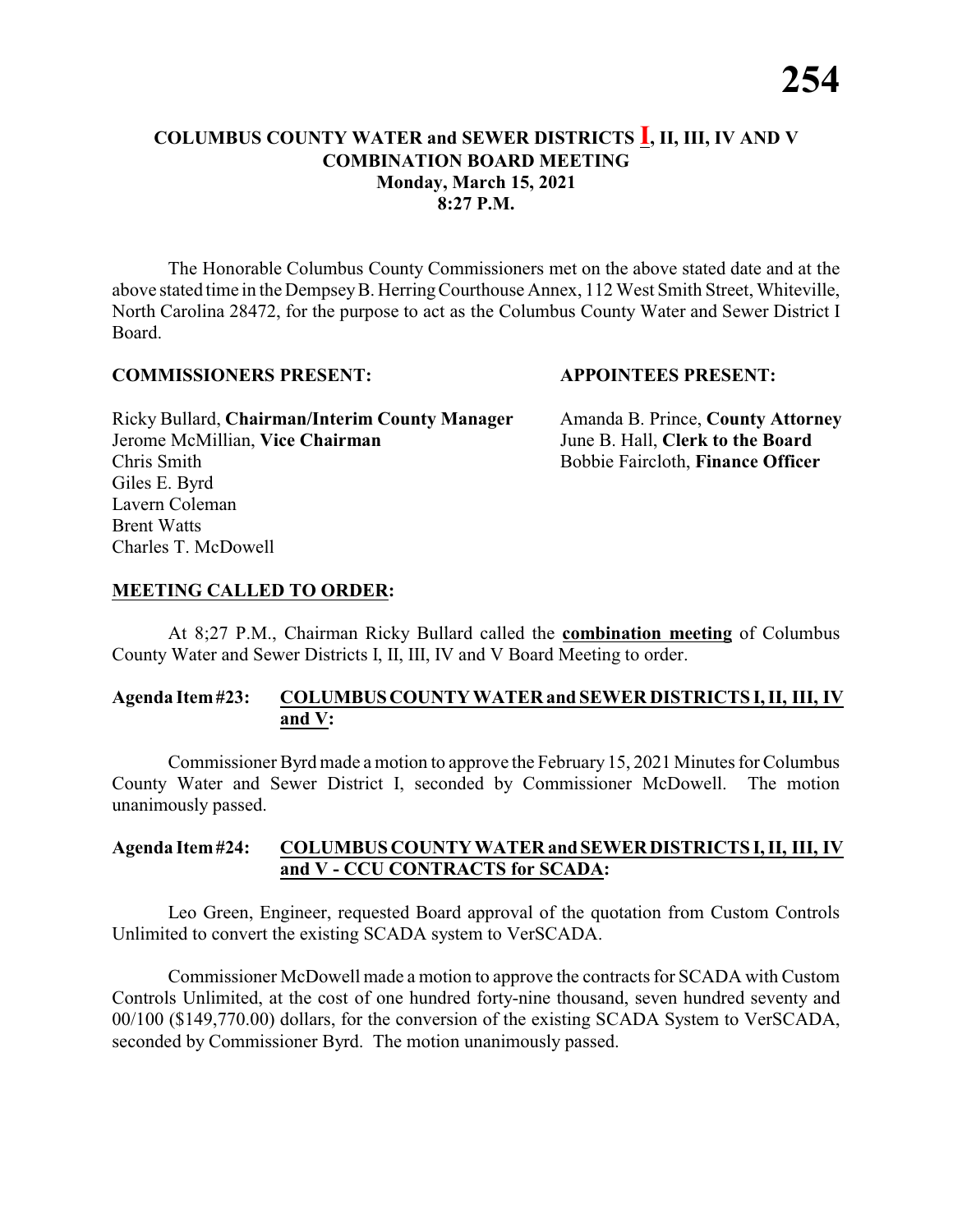### **ADJOURNMENT:**

At 8:35 P.M., Vice Chairman McMillian made a motion to adjourn, seconded by Commissioner Smith. The motion unanimously passed.

**\_\_\_\_\_\_\_\_\_\_\_\_\_\_\_\_\_\_\_\_\_\_\_\_\_\_\_\_ \_\_\_\_\_\_\_\_\_\_\_\_\_\_\_\_\_\_\_\_\_\_\_\_\_\_\_\_\_\_\_\_\_\_\_\_**

**APPROVED:**

**JUNE B. HALL, Clerk to Board RICKY BULLARD, Chairman**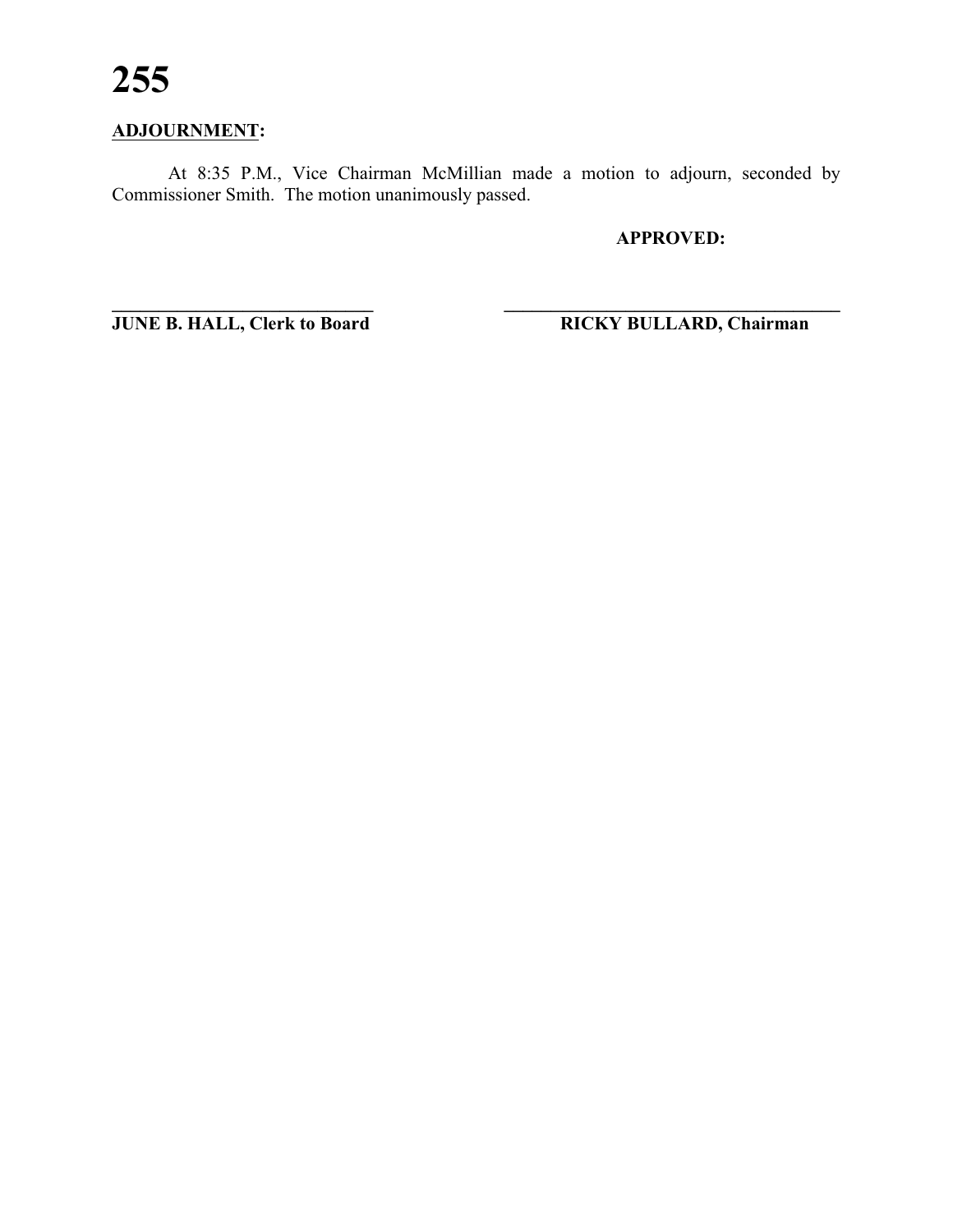#### **COLUMBUS COUNTY WATER and SEWER DISTRICTS I, II, III, IV AND V COMBINATION BOARD MEETING Monday, March 15, 2021 8:27 P.M.**

The Honorable Columbus County Commissioners met on the above stated date and at the above stated time in the DempseyB. HerringCourthouse Annex, 112 West Smith Street, Whiteville, North Carolina 28472, for the purpose to act as the Columbus County Water and Sewer District II Board.

#### **COMMISSIONERS PRESENT: APPOINTEES PRESENT:**

Ricky Bullard, **Chairman/Interim County Manager** Amanda B. Prince, **County Attorney** Jerome McMillian, **Vice Chairman** June B. Hall, **Clerk to the Board** Chris Smith Bobbie Faircloth, **Finance Officer** Giles E. Byrd Lavern Coleman Brent Watts Charles T. McDowell

#### **MEETING CALLED TO ORDER:**

At 8;27 P.M., Chairman Ricky Bullard called the **combination meeting** of Columbus County Water and Sewer Districts I, II, III, IV and V Board Meeting to order.

#### **Agenda Item#23: COLUMBUSCOUNTY WATER and SEWER DISTRICTS I, II, III, IV and V:**

Commissioner Byrd made a motion to approve the February 15, 2021 Minutes for Columbus County Water and Sewer District II, seconded by Commissioner McDowell. The motion unanimously passed.

#### **Agenda Item#24: COLUMBUS COUNTY WATER andSEWERDISTRICTS I, II, III, IV and V - CCU CONTRACTS for SCADA:**

Leo Green, Engineer, requested Board approval of the quotation from Custom Controls Unlimited to convert the existing SCADA system to VerSCADA.

Commissioner McDowell made a motion to approve the contracts for SCADA with Custom Controls Unlimited, at the cost of one hundred forty-nine thousand, seven hundred seventy and 00/100 (\$149,770.00) dollars, for the conversion of the existing SCADA System to VerSCADA, seconded by Commissioner Byrd. The motion unanimously passed.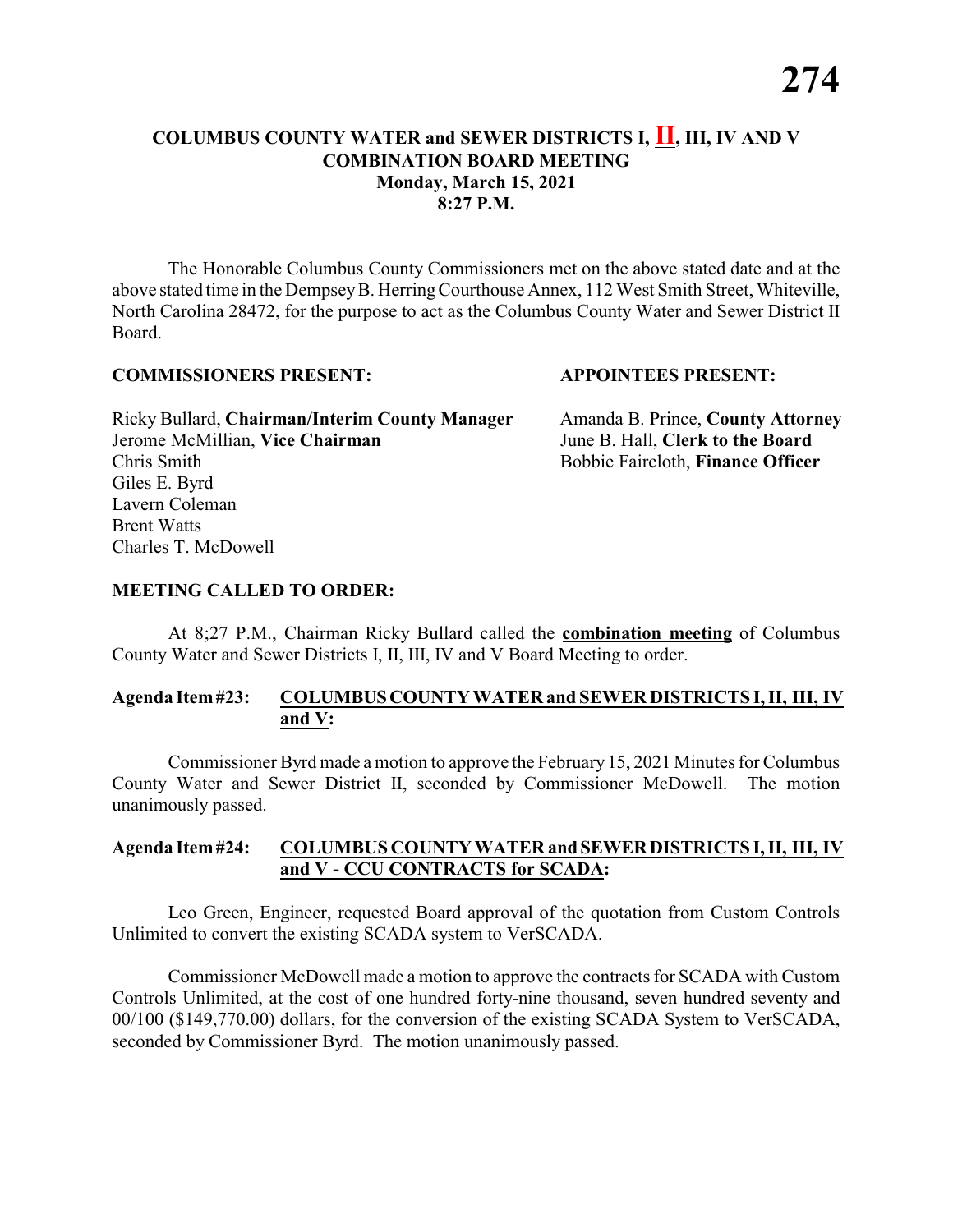### **ADJOURNMENT:**

At 8:35 P.M., Vice Chairman McMillian made a motion to adjourn, seconded by Commissioner Smith. The motion unanimously passed.

**\_\_\_\_\_\_\_\_\_\_\_\_\_\_\_\_\_\_\_\_\_\_\_\_\_\_\_\_ \_\_\_\_\_\_\_\_\_\_\_\_\_\_\_\_\_\_\_\_\_\_\_\_\_\_\_\_\_\_\_\_\_\_\_\_**

**APPROVED:**

**JUNE B. HALL, Clerk to Board RICKY BULLARD, Chairman**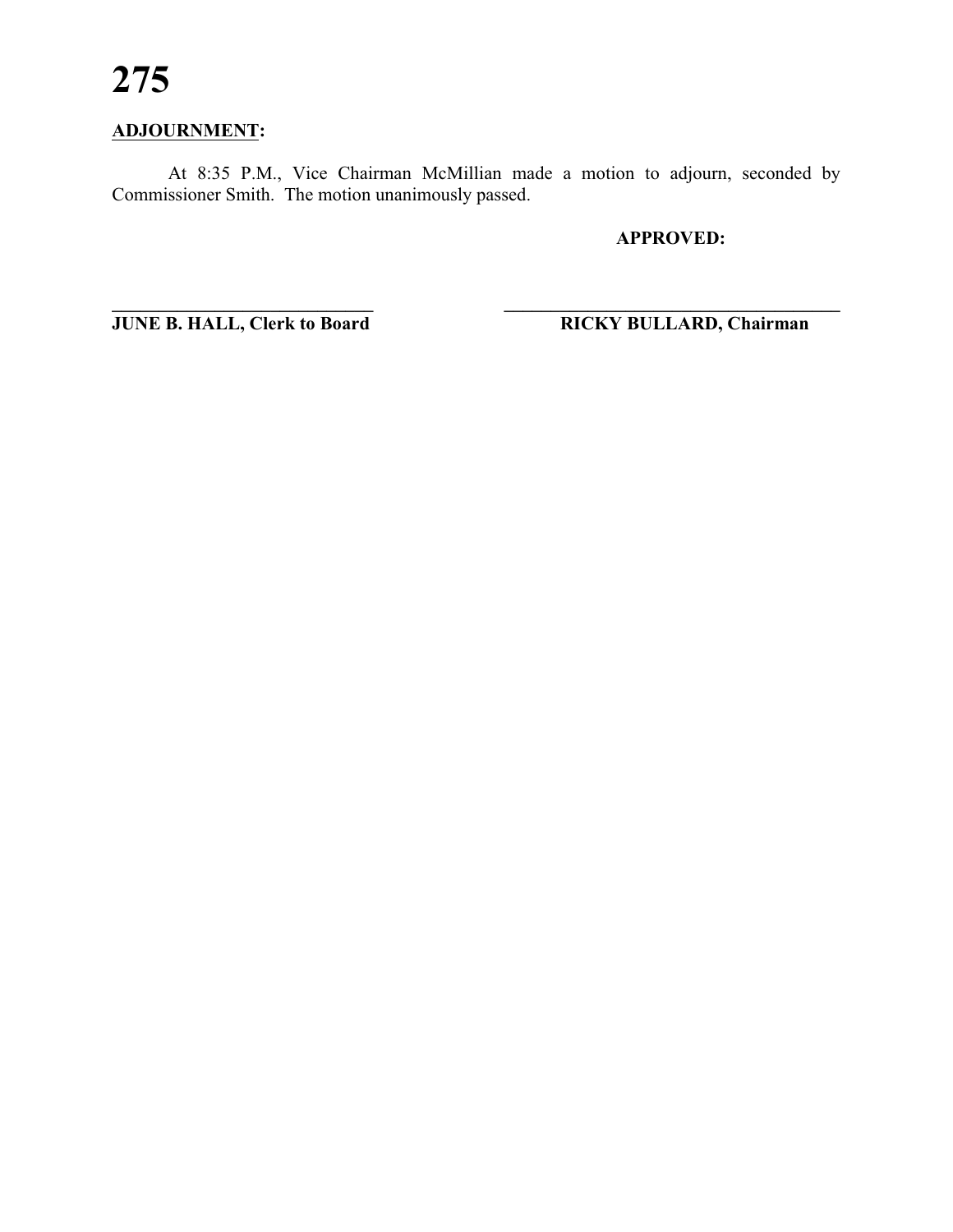#### **COLUMBUS COUNTY WATER and SEWER DISTRICTS I, II, III, IV AND V COMBINATION BOARD MEETING Monday, March 15, 2021 8:27 P.M.**

The Honorable Columbus County Commissioners met on the above stated date and at the above stated time in the DempseyB. HerringCourthouse Annex, 112 West Smith Street, Whiteville, North Carolina 28472, for the purpose to act as the Columbus County Water and Sewer District III Board.

#### **COMMISSIONERS PRESENT: APPOINTEES PRESENT:**

Ricky Bullard, **Chairman/Interim County Manager** Amanda B. Prince, **County Attorney** Jerome McMillian, **Vice Chairman** June B. Hall, **Clerk to the Board** Chris Smith Bobbie Faircloth, **Finance Officer** Giles E. Byrd Lavern Coleman Brent Watts Charles T. McDowell

#### **MEETING CALLED TO ORDER:**

At 8;27 P.M., Chairman Ricky Bullard called the **combination meeting** of Columbus County Water and Sewer Districts I, II, III, IV and V Board Meeting to order.

#### **Agenda Item#23: COLUMBUSCOUNTY WATER and SEWER DISTRICTS I, II, III, IV and V:**

Commissioner Byrd made a motion to approve the February 15, 2021 Minutes for Columbus County Water and Sewer District III, seconded by Commissioner McDowell. The motion unanimously passed.

#### **Agenda Item#24: COLUMBUS COUNTY WATER andSEWERDISTRICTS I, II, III, IV and V - CCU CONTRACTS for SCADA:**

Leo Green, Engineer, requested Board approval of the quotation from Custom Controls Unlimited to convert the existing SCADA system to VerSCADA.

Commissioner McDowell made a motion to approve the contracts for SCADA with Custom Controls Unlimited, at the cost of one hundred forty-nine thousand, seven hundred seventy and 00/100 (\$149,770.00) dollars, for the conversion of the existing SCADA System to VerSCADA, seconded by Commissioner Byrd. The motion unanimously passed.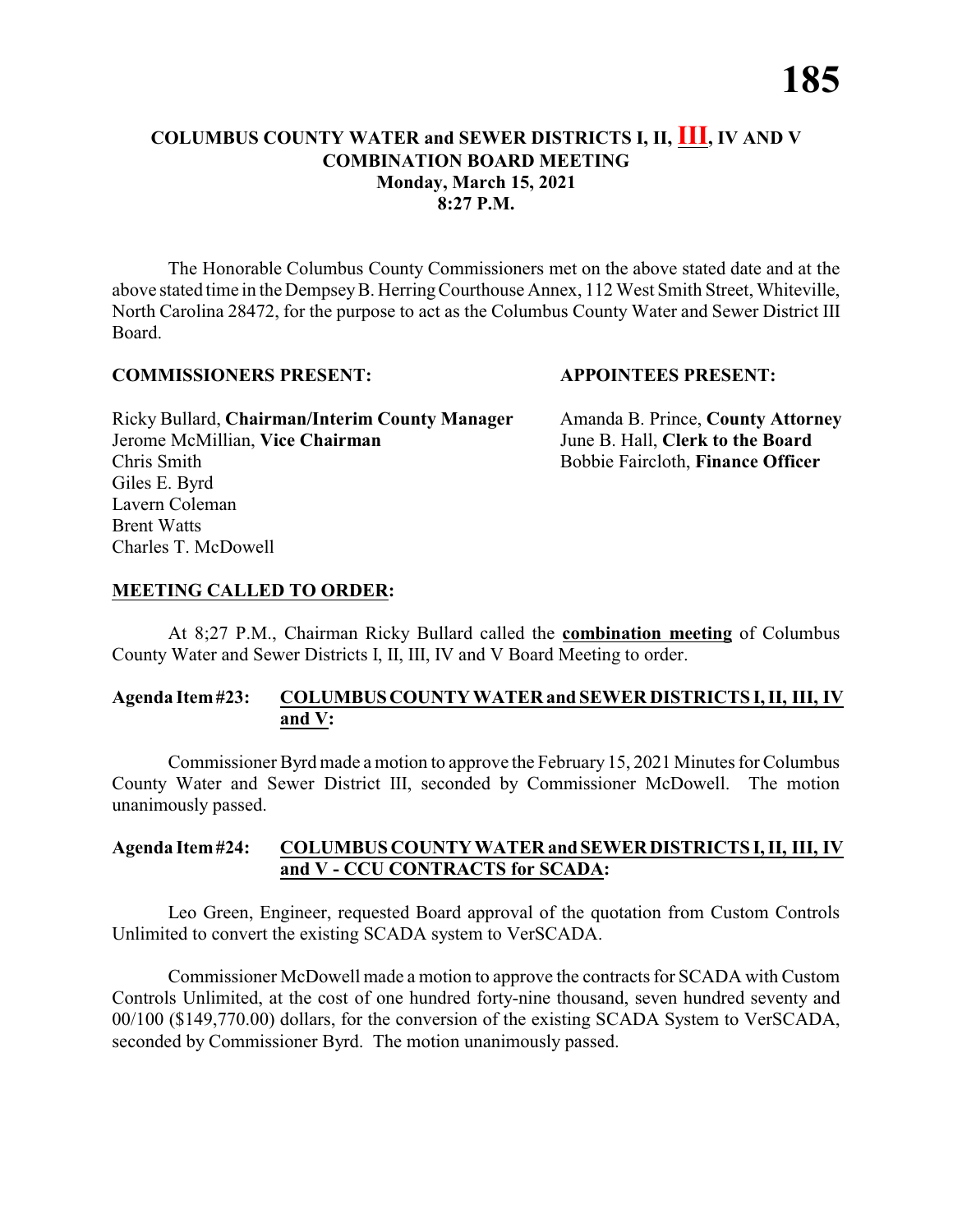### **ADJOURNMENT:**

At 8:35 P.M., Vice Chairman McMillian made a motion to adjourn, seconded by Commissioner Smith. The motion unanimously passed.

**\_\_\_\_\_\_\_\_\_\_\_\_\_\_\_\_\_\_\_\_\_\_\_\_\_\_\_\_ \_\_\_\_\_\_\_\_\_\_\_\_\_\_\_\_\_\_\_\_\_\_\_\_\_\_\_\_\_\_\_\_\_\_\_\_**

**APPROVED:**

**JUNE B. HALL, Clerk to Board RICKY BULLARD, Chairman**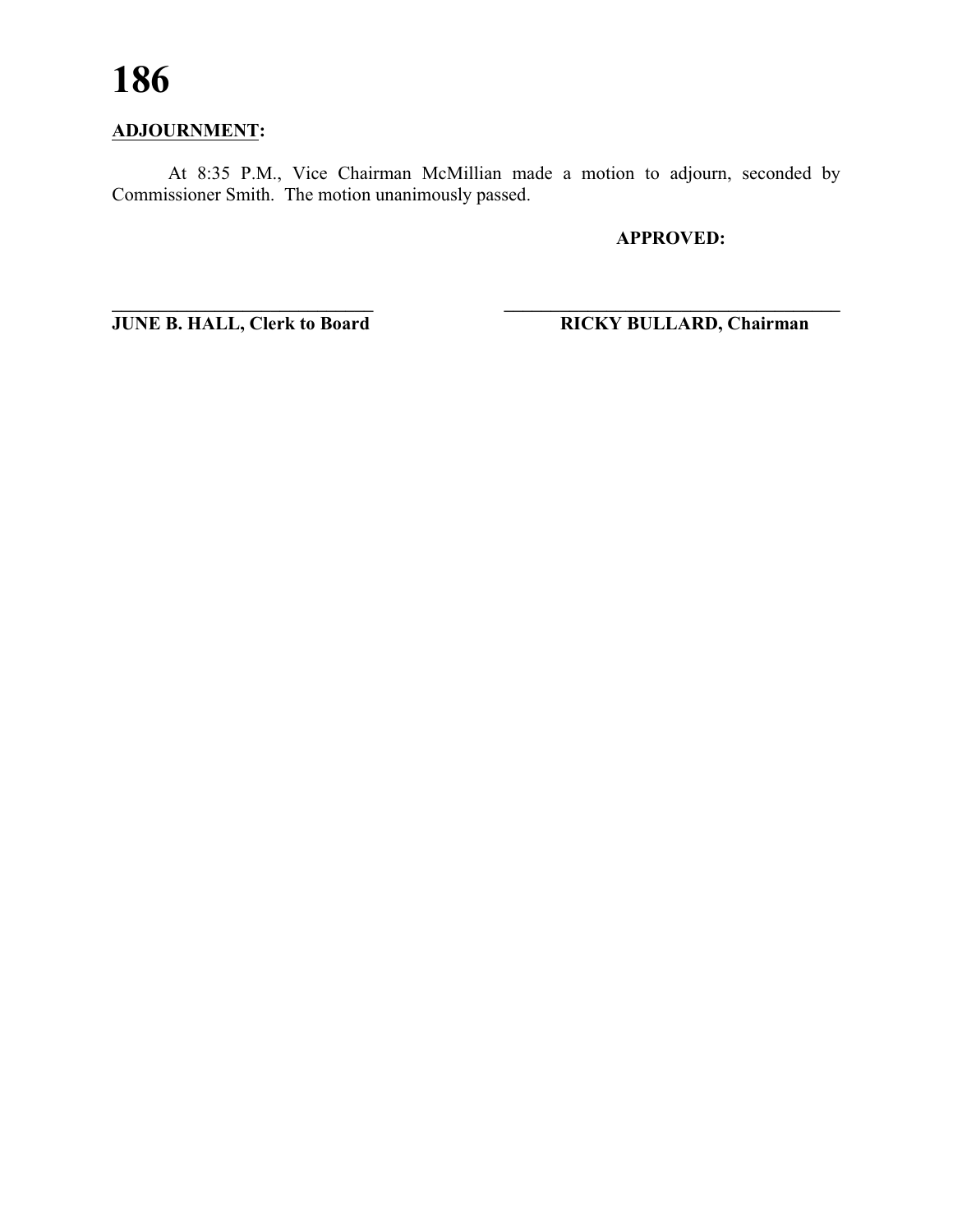#### **COLUMBUS COUNTY WATER and SEWER DISTRICTS I, II, III, IV AND V COMBINATION BOARD MEETING Monday, March 15, 2021 8:27 P.M.**

The Honorable Columbus County Commissioners met on the above stated date and at the above stated time in the DempseyB. HerringCourthouse Annex, 112 West Smith Street, Whiteville, North Carolina 28472, for the purpose to act as the Columbus County Water and Sewer District IV Board.

#### **COMMISSIONERS PRESENT: APPOINTEES PRESENT:**

Ricky Bullard, **Chairman/Interim County Manager** Amanda B. Prince, **County Attorney** Jerome McMillian, **Vice Chairman** June B. Hall, **Clerk to the Board** Chris Smith Bobbie Faircloth, **Finance Officer** Giles E. Byrd Lavern Coleman Brent Watts Charles T. McDowell

#### **MEETING CALLED TO ORDER:**

At 8;27 P.M., Chairman Ricky Bullard called the **combination meeting** of Columbus County Water and Sewer Districts I, II, III, IV and V Board Meeting to order.

#### **Agenda Item#23: COLUMBUSCOUNTY WATER and SEWER DISTRICTS I, II, III, IV and V:**

Commissioner Byrd made a motion to approve the February 15, 2021 Minutes for Columbus County Water and Sewer District IV, seconded by Commissioner McDowell. The motion unanimously passed.

#### **Agenda Item#24: COLUMBUS COUNTY WATER andSEWERDISTRICTS I, II, III, IV and V - CCU CONTRACTS for SCADA:**

Leo Green, Engineer, requested Board approval of the quotation from Custom Controls Unlimited to convert the existing SCADA system to VerSCADA.

Commissioner McDowell made a motion to approve the contracts for SCADA with Custom Controls Unlimited, at the cost of one hundred forty-nine thousand, seven hundred seventy and 00/100 (\$149,770.00) dollars, for the conversion of the existing SCADA System to VerSCADA, seconded by Commissioner Byrd. The motion unanimously passed.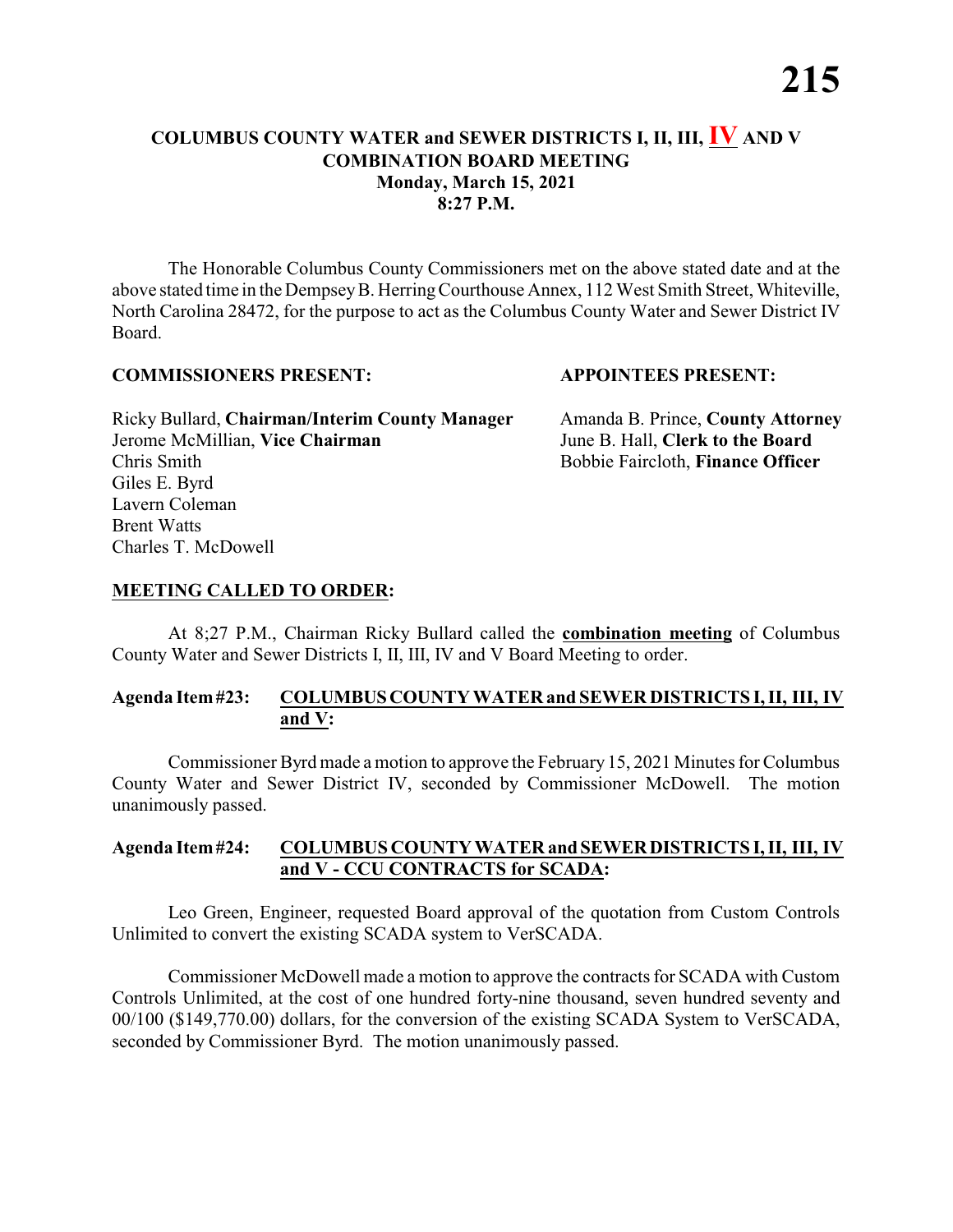### **ADJOURNMENT:**

At 8:35 P.M., Vice Chairman McMillian made a motion to adjourn, seconded by Commissioner Smith. The motion unanimously passed.

**\_\_\_\_\_\_\_\_\_\_\_\_\_\_\_\_\_\_\_\_\_\_\_\_\_\_\_\_ \_\_\_\_\_\_\_\_\_\_\_\_\_\_\_\_\_\_\_\_\_\_\_\_\_\_\_\_\_\_\_\_\_\_\_\_**

**APPROVED:**

**JUNE B. HALL, Clerk to Board RICKY BULLARD, Chairman**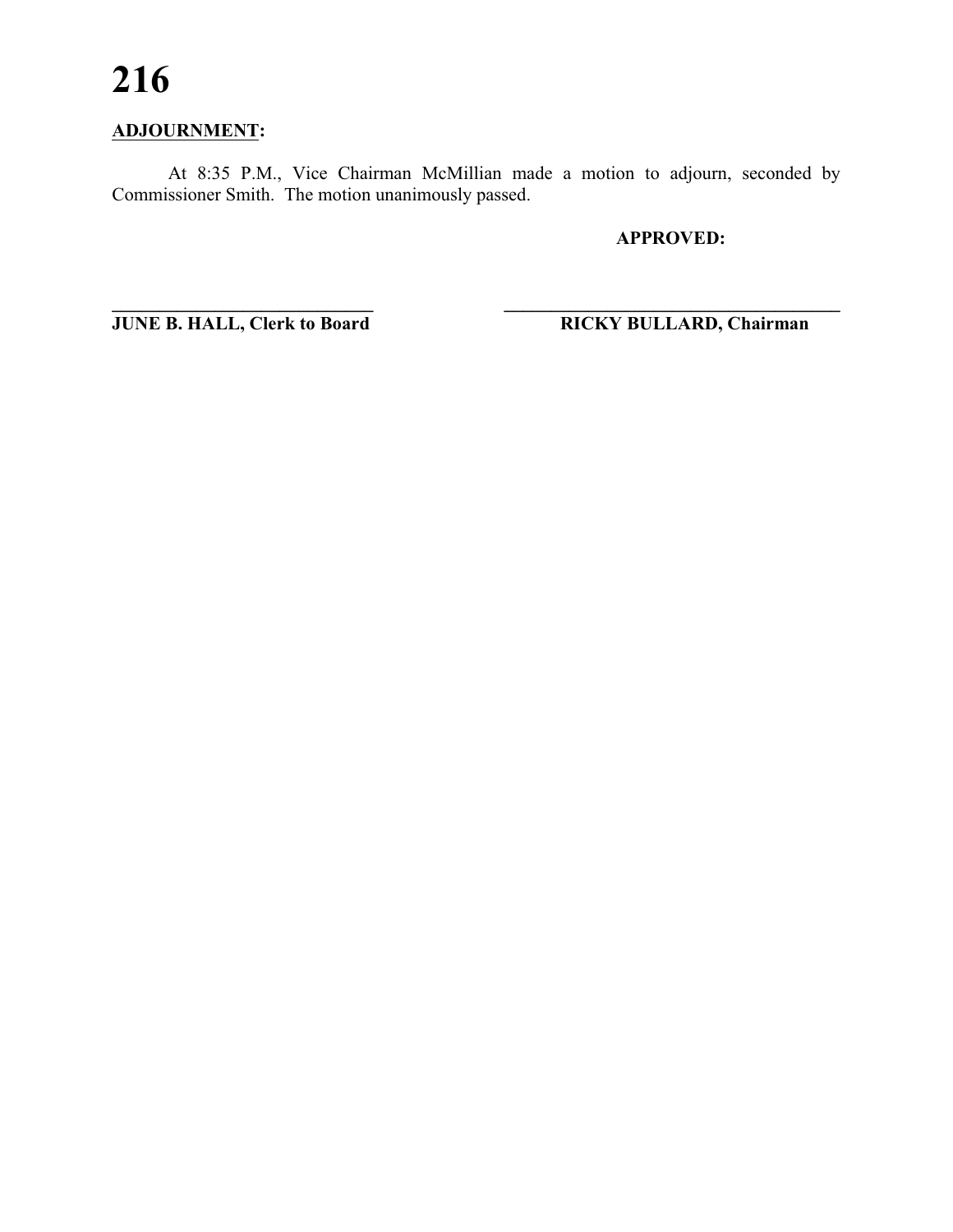#### **COLUMBUS COUNTY WATER and SEWER DISTRICTS I, II, III, IV AND V COMBINATION BOARD MEETING Monday, March 15, 2021 8:27 P.M.**

The Honorable Columbus County Commissioners met on the above stated date and at the above stated time in the DempseyB. HerringCourthouse Annex, 112 West Smith Street, Whiteville, North Carolina 28472, for the purpose to act as the Columbus County Water and Sewer District V Board.

#### **COMMISSIONERS PRESENT: APPOINTEES PRESENT:**

Ricky Bullard, **Chairman/Interim County Manager** Amanda B. Prince, **County Attorney** Jerome McMillian, **Vice Chairman** June B. Hall, **Clerk to the Board** Chris Smith Bobbie Faircloth, **Finance Officer** Giles E. Byrd Lavern Coleman Brent Watts Charles T. McDowell

#### **MEETING CALLED TO ORDER:**

At 8;27 P.M., Chairman Ricky Bullard called the **combination meeting** of Columbus County Water and Sewer Districts I, II, III, IV and V Board Meeting to order.

#### **Agenda Item#23: COLUMBUSCOUNTY WATER and SEWER DISTRICTS I, II, III, IV and V:**

Commissioner Byrd made a motion to approve the February 15, 2021 Minutes for Columbus County Water and Sewer District V, seconded by Commissioner McDowell. The motion unanimously passed.

#### **Agenda Item#24: COLUMBUS COUNTY WATER andSEWERDISTRICTS I, II, III, IV and V - CCU CONTRACTS for SCADA:**

Leo Green, Engineer, requested Board approval of the quotation from Custom Controls Unlimited to convert the existing SCADA system to VerSCADA.

Commissioner McDowell made a motion to approve the contracts for SCADA with Custom Controls Unlimited, at the cost of one hundred forty-nine thousand, seven hundred seventy and 00/100 (\$149,770.00) dollars, for the conversion of the existing SCADA System to VerSCADA, seconded by Commissioner Byrd. The motion unanimously passed.